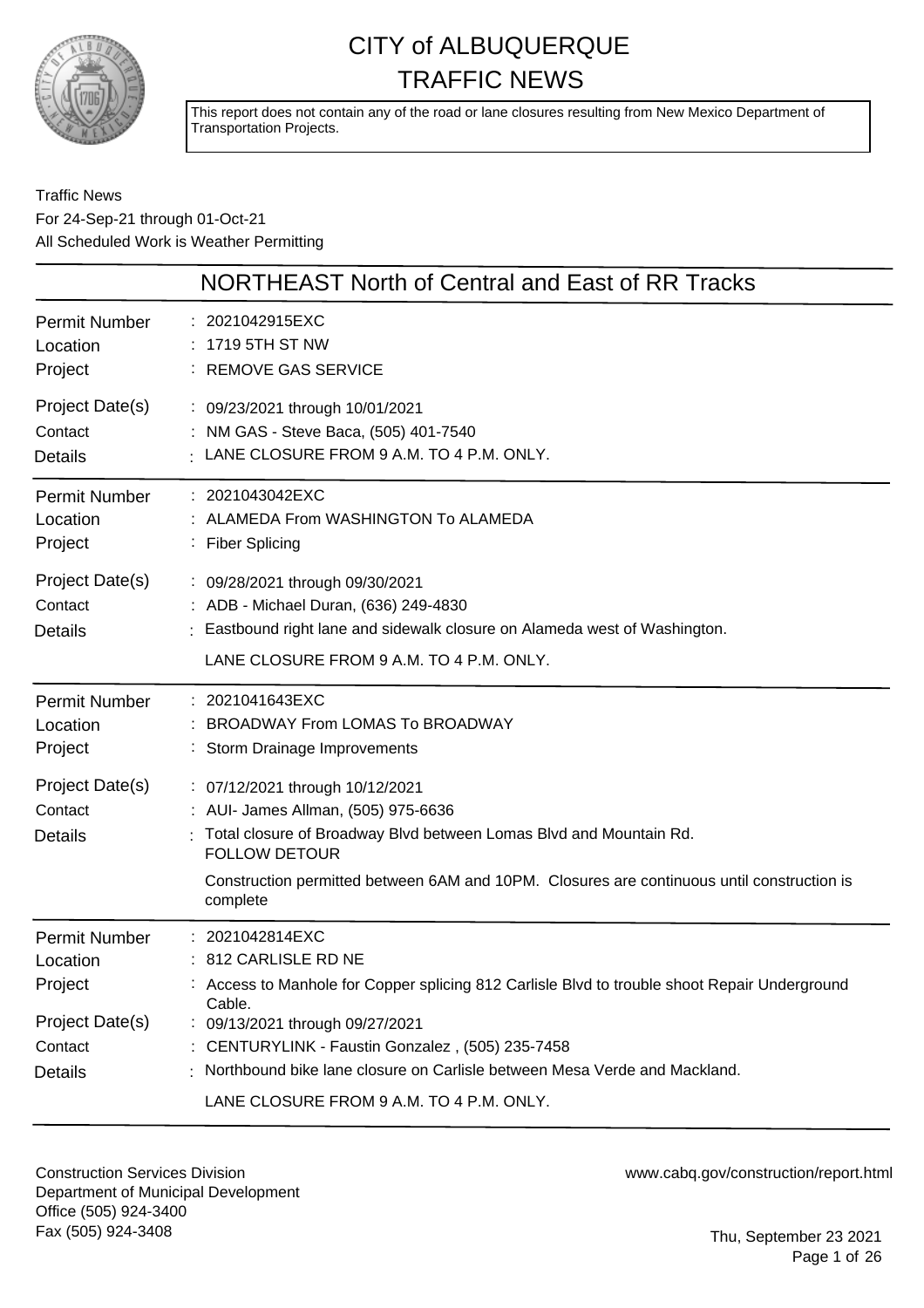

This report does not contain any of the road or lane closures resulting from New Mexico Department of Transportation Projects.

### Traffic News For 24-Sep-21 through 01-Oct-21 All Scheduled Work is Weather Permitting

|                                                                                             | NORTHEAST North of Central and East of RR Tracks                                                                                                                                                                                                                                                                                                                                                                                                                                                |
|---------------------------------------------------------------------------------------------|-------------------------------------------------------------------------------------------------------------------------------------------------------------------------------------------------------------------------------------------------------------------------------------------------------------------------------------------------------------------------------------------------------------------------------------------------------------------------------------------------|
| <b>Permit Number</b><br>Location<br>Project                                                 | : 2021042971EXC<br>NEIGHBORHOODS BETWEEN COMANCHE, JUAN TABO, MONTGOMERY AND LA<br>: Slurry                                                                                                                                                                                                                                                                                                                                                                                                     |
| Project Date(s)<br>Contact<br><b>Details</b>                                                | : 09/22/2021 through 10/06/2021<br>: I P R LTD - Karen Dellinger, (505) 292-3331<br>: Total Closure of Residential Road 9:00 AM-6:00PM<br>Follow detour                                                                                                                                                                                                                                                                                                                                         |
| <b>Permit Number</b><br>Location<br>Project<br>Project Date(s)<br>Contact<br><b>Details</b> | : 2021042741EXC<br><b>COPPER From EUBANK To COPPER</b><br>: Place Conduit and Fiber<br>: 09/20/2021 through 09/24/2021<br>: LIGHT CONNECTIONS - Steve Litle, (303) 809-7696<br>Eastbound closure on Copper east and west of Eubank with eastbound traffic being maintained<br>in the center two way left turn lane.                                                                                                                                                                             |
| <b>Permit Number</b><br>Location<br>Project<br>Project Date(s)<br>Contact<br><b>Details</b> | LANE CLOSURE FROM 9 A.M. TO 4 P.M. ONLY.<br>: 2019027609EXC<br>6301 EAGLE ROCK AVE NE<br>Road Closure to Direct Incoming and Outbound Traffic - Paul Wiggins-Solid Waste - requested<br>this Extension<br>: 04/09/2019 through 04/01/2022<br>: COA - Joaquin Rimbert - SOLID WASTE, (505) 261-3347<br>Through access on Eagle Rock Ave. at Eagle Rock Convenience Center will be closed<br>(Between San Pedro and Obsidian). All traffic will be directed into Eagle Rock Convenience<br>Center |
|                                                                                             | 7:30AM TO 5:30PM FRIDAY THROUGH SUNDAY<br>This closures will take place 7-days per week during the COVID-19 stay-at-home order.                                                                                                                                                                                                                                                                                                                                                                 |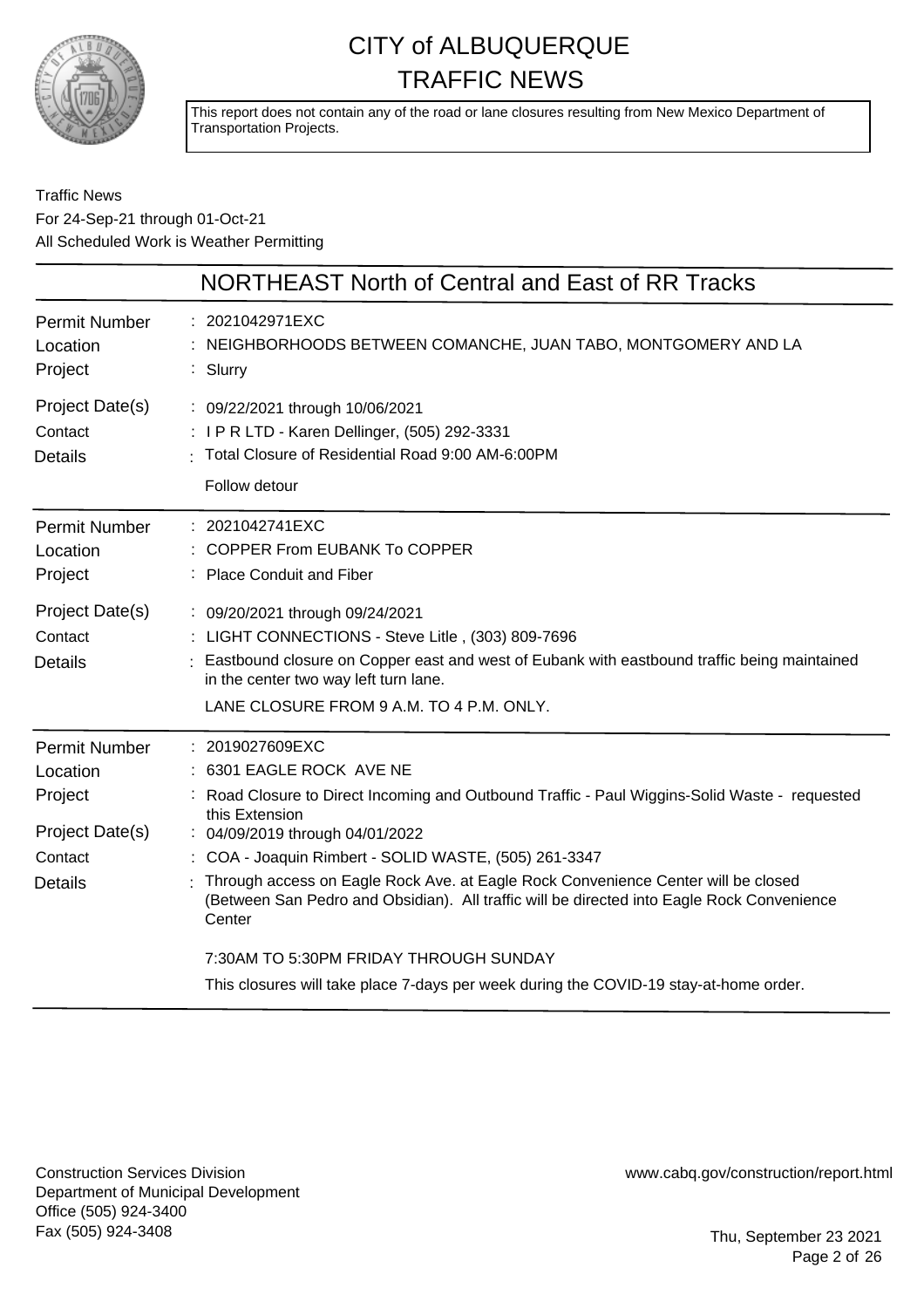

This report does not contain any of the road or lane closures resulting from New Mexico Department of Transportation Projects.

Traffic News For 24-Sep-21 through 01-Oct-21 All Scheduled Work is Weather Permitting

|                                  | NORTHEAST North of Central and East of RR Tracks                                                                                                                  |
|----------------------------------|-------------------------------------------------------------------------------------------------------------------------------------------------------------------|
| <b>Permit Number</b><br>Location | : 2021042991EXC<br>: 6350 EUBANK BLVD NE                                                                                                                          |
| Project                          | : Emergency barricades are being sent to the above location for repairs to a service leak.<br>Barricades will close the NB left lane as well as the turning lane. |
| Project Date(s)                  | : 09/17/2021 through 09/24/2021                                                                                                                                   |
| Contact                          | : ABCWUA - Carlos A. Sena, (505) 289-3545                                                                                                                         |
| <b>Details</b>                   | : Emergency utility work. Various lanes closed and potential sidewalk closures. Seek alternate<br>route.                                                          |
|                                  | Northbound left lane and left turn lane closure on Eubank between Juan Tabo and Academy.                                                                          |
|                                  | Construction permitted between 6AM and 10PM. Closures are continuous until construction is<br>complete                                                            |
| <b>Permit Number</b>             | : 2021043044EXC                                                                                                                                                   |
| Location                         | : NW CORNER EUBANK From COMANCHE To EUBANK                                                                                                                        |
| Project                          | : Fiber Splicing.                                                                                                                                                 |
| Project Date(s)                  | : 09/28/2021 through 09/30/2021                                                                                                                                   |
| Contact                          | : ADB - Michael Duran, (636) 249-4830                                                                                                                             |
| <b>Details</b>                   | : Westbound right lane, bike lane and sidewalk closure on Comanche east of Eubank.                                                                                |
|                                  | LANE CLOSURE FROM 9 A.M. TO 4 P.M. ONLY.                                                                                                                          |
| <b>Permit Number</b>             | : 2021042856EXC                                                                                                                                                   |
| Location                         | 1526 HERMOSA DR NE                                                                                                                                                |
| Project                          | : Widean Drivepad/Cut Curb Remove and Replace Entire Drivepad.                                                                                                    |
| Project Date(s)                  | : 09/21/2021 through 09/28/2021                                                                                                                                   |
| Contact                          | : CONCRETE KING- John Chavez, (505) 720-0915                                                                                                                      |
| <b>Details</b>                   | - CONSTRUCTION PERMITTED BETWEEN 7 A.M. AND 7 P.M. ONLY                                                                                                           |
|                                  |                                                                                                                                                                   |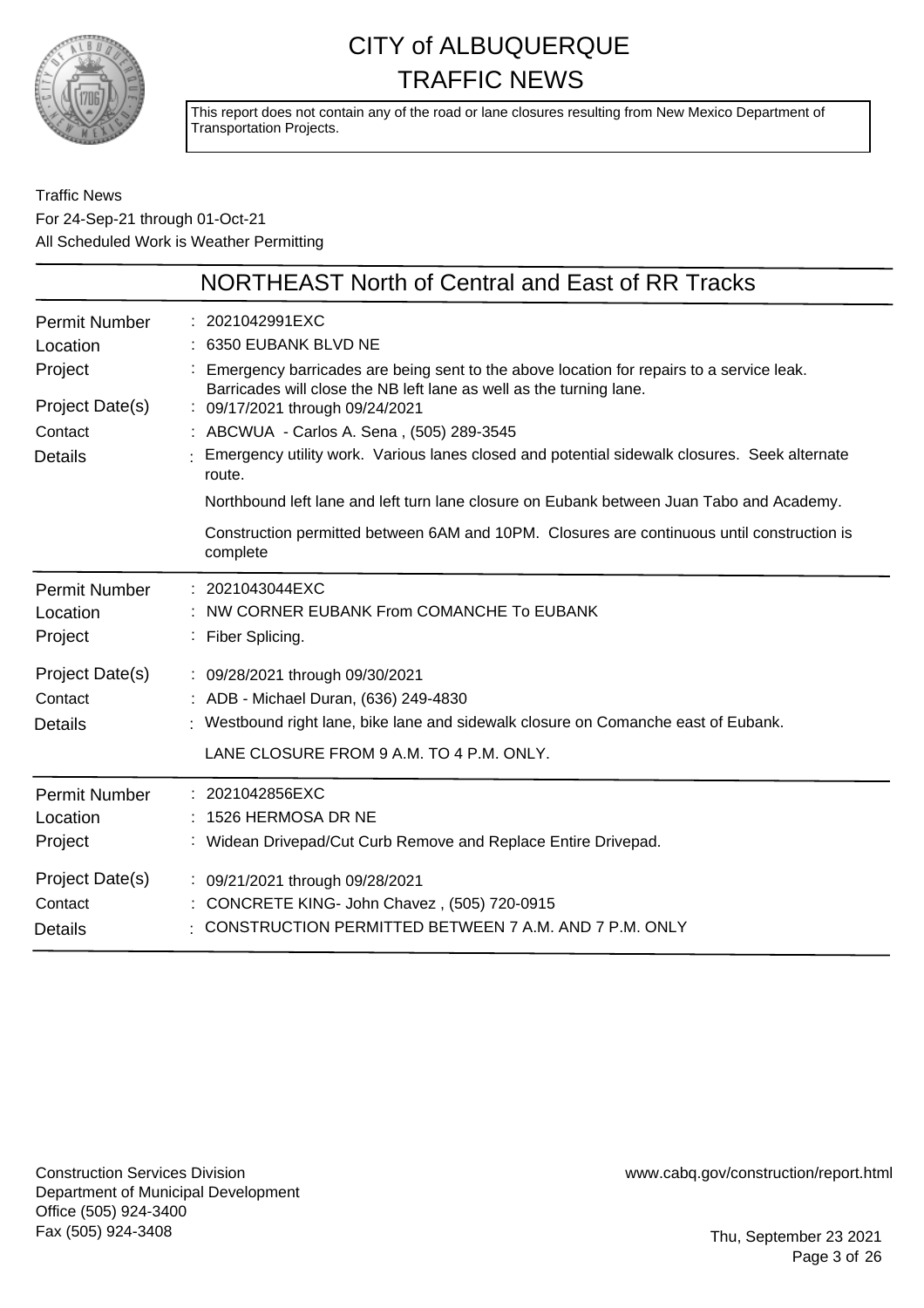

This report does not contain any of the road or lane closures resulting from New Mexico Department of Transportation Projects.

Traffic News For 24-Sep-21 through 01-Oct-21 All Scheduled Work is Weather Permitting

|                                                                                  | NORTHEAST North of Central and East of RR Tracks                                                                                                                                                                                                                                                                                                                                                                                                                                                                                                                                                                                                       |
|----------------------------------------------------------------------------------|--------------------------------------------------------------------------------------------------------------------------------------------------------------------------------------------------------------------------------------------------------------------------------------------------------------------------------------------------------------------------------------------------------------------------------------------------------------------------------------------------------------------------------------------------------------------------------------------------------------------------------------------------------|
| <b>Permit Number</b><br>Location<br>Project<br>Project Date(s)<br><b>Details</b> | : 2021042463EXC<br>6670 INDIAN SCHOOL RD NE<br>Remove and Replace City Sidewalk and ADA Ramps - New Ground Up Chase Bank - Bruce<br>Kelly - JM Stitt Construction - 951-218-4549 - bruce@jmstitt.com<br>: 09/13/2021 through 10/09/2021<br>Eastbound right lane, bike lane and sidewalk closure on Indian School.<br>Total closure of right turn bay between Indian Scholl and Louisiana.<br>Southbound right lane and sidewalk closure on Louisiana south of Indian School.<br>LANE CLOSURE FROM 9 A.M. TO 4 P.M. ONLY.<br>Construction permitted between 6AM and 10PM. Closures are continuous until construction is<br>complete for sidewalks only. |
| <b>Permit Number</b><br>Location<br>Project                                      | : 2021042671EXC<br>JEFFERSON From SINGER To MCLEOD<br>: Jefferson Medians from Singer to 1st Island East of I-25                                                                                                                                                                                                                                                                                                                                                                                                                                                                                                                                       |
| Project Date(s)<br>Contact<br><b>Details</b>                                     | : 09/07/2021 through 11/12/2021<br>: LEE LANDSCAPES - Aaron Scott, (505) 822-8722<br>Northbound and Southbound left lane and left turn lane closures on Jefferson between Mcleod<br>and Singer.<br>Traffic will run slowly                                                                                                                                                                                                                                                                                                                                                                                                                             |
| <b>Permit Number</b><br>Location<br>Project                                      | : 2021041836EXC<br>LOUISIANA From BURLISON To LOUISIANA<br>: Aerial Fiber Move                                                                                                                                                                                                                                                                                                                                                                                                                                                                                                                                                                         |
| Project Date(s)<br>Contact<br><b>Details</b>                                     | : 09/29/2021 through 09/30/2021<br>: CABLECOM - Lee McGehee, (505) 350-3739<br>: WATCH FOR BIKES! BICYCLISTS ARE ALLOWED USE OF FULL LANE.<br>LANE CLOSURE FROM 8 P.M. TO 6 A.M. ONLY                                                                                                                                                                                                                                                                                                                                                                                                                                                                  |

Construction Services Division Department of Municipal Development Office (505) 924-3400 Fax (505) 924-3408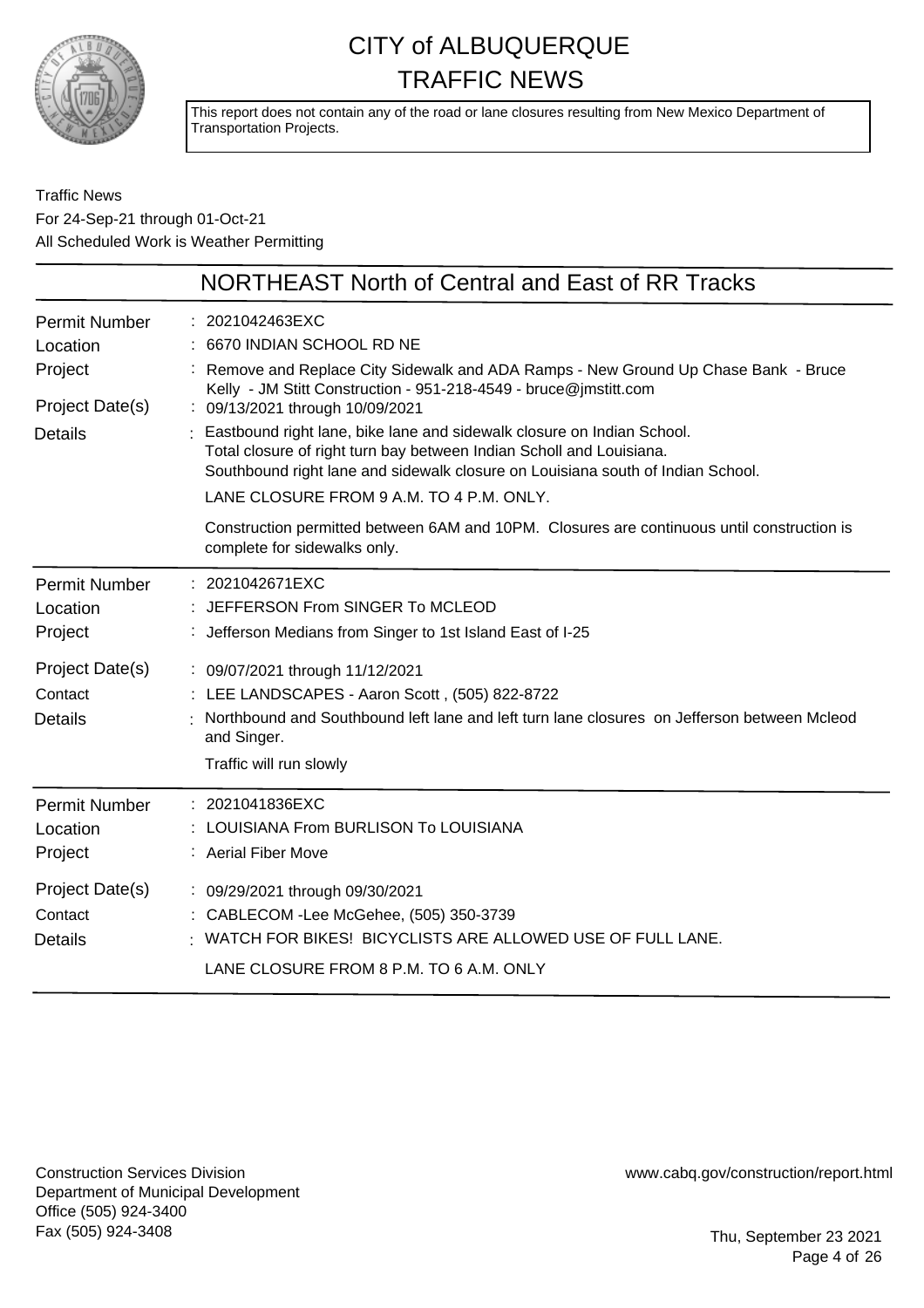

This report does not contain any of the road or lane closures resulting from New Mexico Department of Transportation Projects.

### Traffic News For 24-Sep-21 through 01-Oct-21 All Scheduled Work is Weather Permitting

|                                                                | <b>NORTHEAST North of Central and East of RR Tracks</b>                                                                                                                                                                                                                                                                                                                                                                                                                                                                                                                                                                         |
|----------------------------------------------------------------|---------------------------------------------------------------------------------------------------------------------------------------------------------------------------------------------------------------------------------------------------------------------------------------------------------------------------------------------------------------------------------------------------------------------------------------------------------------------------------------------------------------------------------------------------------------------------------------------------------------------------------|
| <b>Permit Number</b><br>Location<br>Project                    | : 2021043043EXC<br>: LOUISIANA From MENAUL To UPTOWN<br>: Millings, Paving, Adjustments, Traffic Loops, Striping.                                                                                                                                                                                                                                                                                                                                                                                                                                                                                                               |
| Project Date(s)<br>Contact<br><b>Details</b>                   | : 09/27/2021 through 10/15/2021<br>: TLC - John Keys, (505) 769-5559<br>: Phase I (9-27 thru 10-1): North and southbound inside lane closure. 6AM to 6PM<br>Phase II (10-6-21): Double outside lane closures in all directions at the intersection of Louisiana<br>and Menaul, 8PM to 6AM<br>Phase III (10-7-21): Total closure of the intersection of Louisiana and Menaul. Only right turn<br>movements will be allowed. 8PM to 6AM<br>Phase IV (10-11 thru 10-13): North and southbound double inside lane closures. 6AM to 6PM<br>Phase V (10-14 thru 10-15): North and southbound double outside lane closures. 6AM to 6PM |
| <b>Permit Number</b><br>Location<br>Project                    | : 2021042432EXC<br>MARTIN LUTHER KING From ASH To UNIVERSITY<br>: Trenchless sewer replacement.                                                                                                                                                                                                                                                                                                                                                                                                                                                                                                                                 |
| Project Date(s)<br>Contact<br><b>Details</b>                   | : 09/23/2021 through 09/25/2021<br>: B & D INDUSTRIES - Leonard Yazzie, (505) 389-8431<br>: Eastbound total closure with eastbound traffic being maintained in the westbound left lane on<br>Martin Luther King between Ash and University.<br>LANE CLOSURE FROM 9 A.M. TO 4 P.M. ONLY.                                                                                                                                                                                                                                                                                                                                         |
| <b>Permit Number</b><br>Location<br>Project<br>Project Date(s) | : 2021042559EXC<br>: MENAUL From SAN PABLO TO ESPANOLA<br>: Install water, fire, and sewer<br>: 09/07/2021 through 10/01/2021                                                                                                                                                                                                                                                                                                                                                                                                                                                                                                   |
| Contact<br><b>Details</b>                                      | : TLC - Cristian Mata, (505) 761-9696                                                                                                                                                                                                                                                                                                                                                                                                                                                                                                                                                                                           |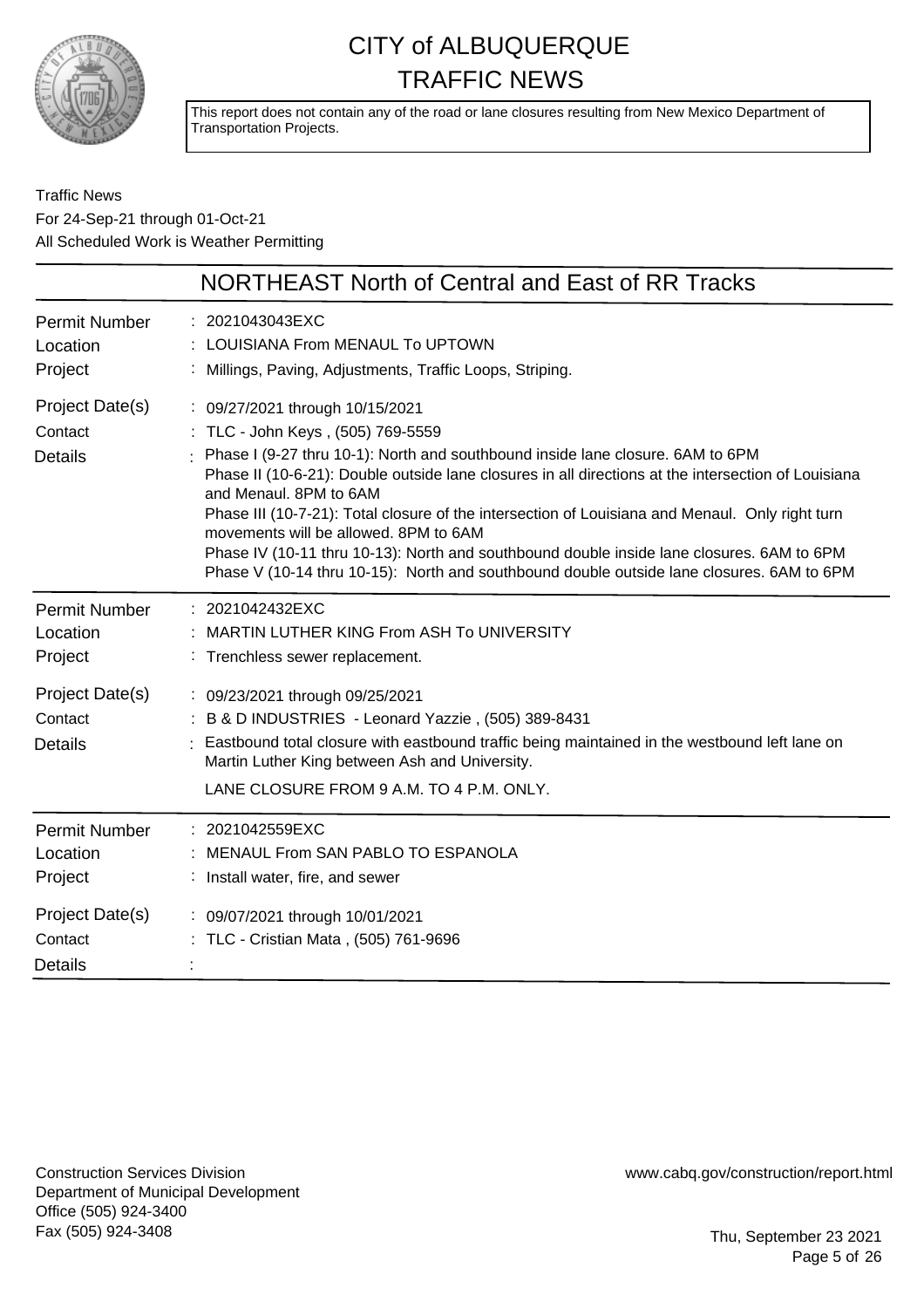

This report does not contain any of the road or lane closures resulting from New Mexico Department of Transportation Projects.

### Traffic News For 24-Sep-21 through 01-Oct-21 All Scheduled Work is Weather Permitting

|                                              | NORTHEAST North of Central and East of RR Tracks                                                                                                                                                                                                                                    |
|----------------------------------------------|-------------------------------------------------------------------------------------------------------------------------------------------------------------------------------------------------------------------------------------------------------------------------------------|
| Permit Number<br>Location<br>Project         | : 2021042899EXC<br>MENAUL From MADEIRA To ALLEY<br>: Place Conduit and Hang Aerial Fiber.                                                                                                                                                                                           |
| Project Date(s)<br>Contact<br><b>Details</b> | : 09/27/2021 through 10/01/2021<br>: LIGHT CONNECTIONS - Steve Litle, (303) 809-7696<br>Construction permitted between 6AM and 10PM. Closures are continuous until construction is<br>complete                                                                                      |
| Permit Number<br>Location<br>Project         | : 2021042978EXC<br>11001 MENAUL BLVD NE<br>: 1 Ea. 4ft x 5ft Drivepad Wings - 5AM to 6AM                                                                                                                                                                                            |
| Project Date(s)<br>Contact<br><b>Details</b> | : 09/20/2021 through 09/24/2021<br>: CURB CRAFTERS AND CONCRETE - Chet Crandall, (505) 836-8638<br>Sidewalk closure on Juan Tabo north Menaul.<br>Construction permitted between 6AM and 10PM. Closures are continuous until construction is<br>complete                            |
| <b>Permit Number</b><br>Location<br>Project  | : 2021042793EXC<br><b>MOUNTAIN From TRAMWAY RD To MOUNTAIN</b><br>: Small Cell Install                                                                                                                                                                                              |
| Project Date(s)<br>Contact<br><b>Details</b> | : 09/16/2021 through 10/22/2021<br>: BROKEN ARROW COMMUNICATIONS - Aaron Dunn, (505) 234-2363                                                                                                                                                                                       |
| Permit Number<br>Location<br>Project         | : 2021042950EXC<br><b>WYOMING From CHICO To CENTRAL</b><br>: Repairing Curb/Valley Gutter.                                                                                                                                                                                          |
| Project Date(s)<br>Contact<br><b>Details</b> | : 09/24/2021 through 09/25/2021<br>COA Fred Montoya (Street Maint.), (505) 366-9118<br>: Southbound right lane and sidewalk closure on Wyoming between Chico and Central.<br>Construction permitted between 6AM and 10PM. Closures are continuous until construction is<br>complete |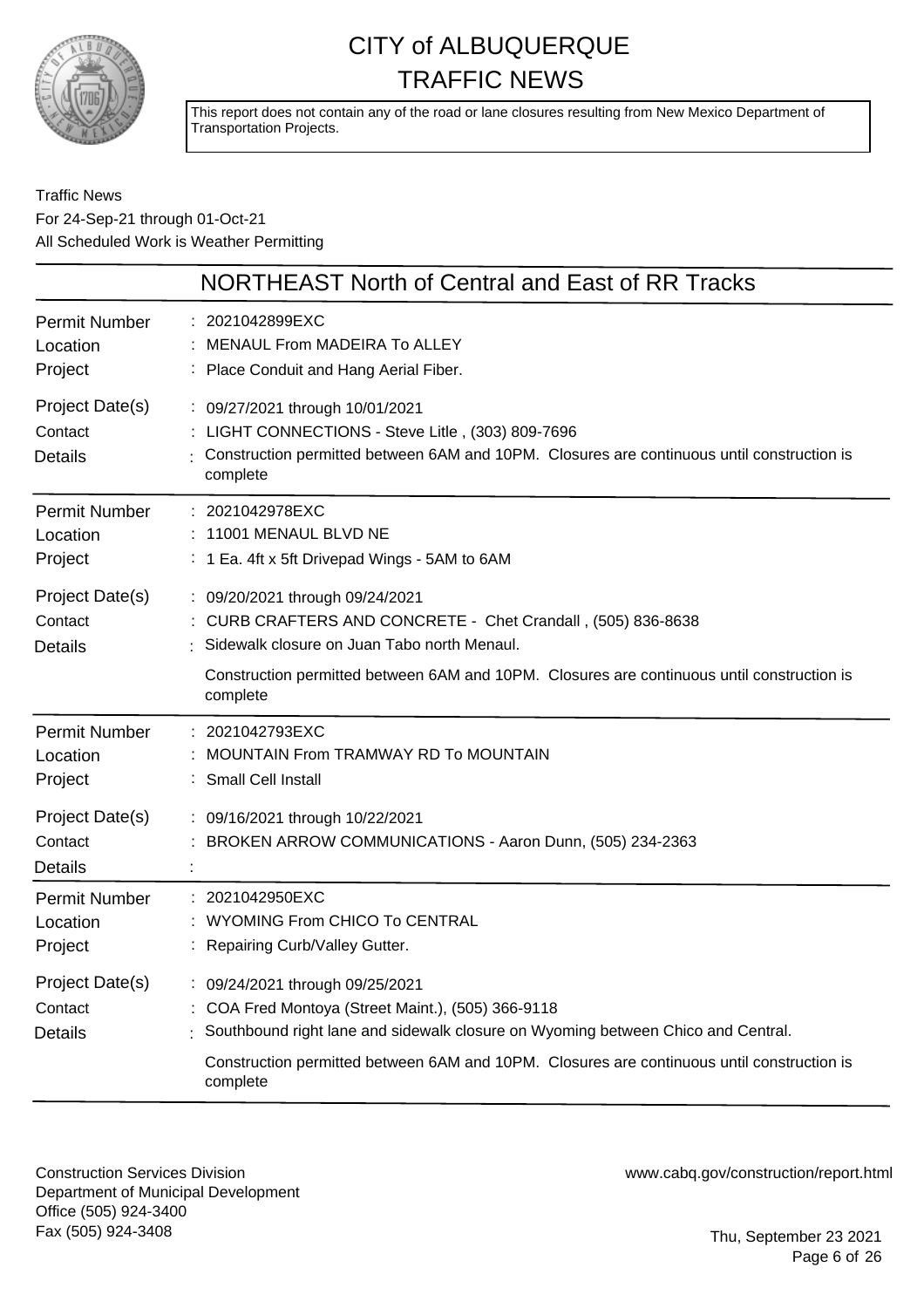

This report does not contain any of the road or lane closures resulting from New Mexico Department of Transportation Projects.

Traffic News For 24-Sep-21 through 01-Oct-21 All Scheduled Work is Weather Permitting

|                      | NORTHEAST North of Central and East of RR Tracks                                                                                             |
|----------------------|----------------------------------------------------------------------------------------------------------------------------------------------|
| <b>Permit Number</b> | $: 2021042890$ EXC                                                                                                                           |
| Location             | : WYOMING From LA MIRADA To WYOMING                                                                                                          |
| Project              | : Removal and replacement of sidewalk, curb, and gutter to create 9 new ADA compliant ramps<br>at driveway entrances and crosswalk entrance. |
| Project Date(s)      | : 09/28/2021 through 11/28/2021                                                                                                              |
| Contact              | : 814 SOLUTIONS LLC, (505) 610-4064                                                                                                          |
| Details              | : Phase 1: Southbound right lane and sidewalk closure on Wyoming between La Mirada and<br>Hilton.                                            |
|                      | Phase 2: Eastbound parking lane and sidewalk closure on La Mirada west of Wyoming.                                                           |
|                      | LANE CLOSURE FROM 9 A.M. TO 4 P.M. ONLY ON WYOMING.                                                                                          |
|                      | Construction permitted between 6AM and 10PM. Closures are continuous until construction is<br>complete                                       |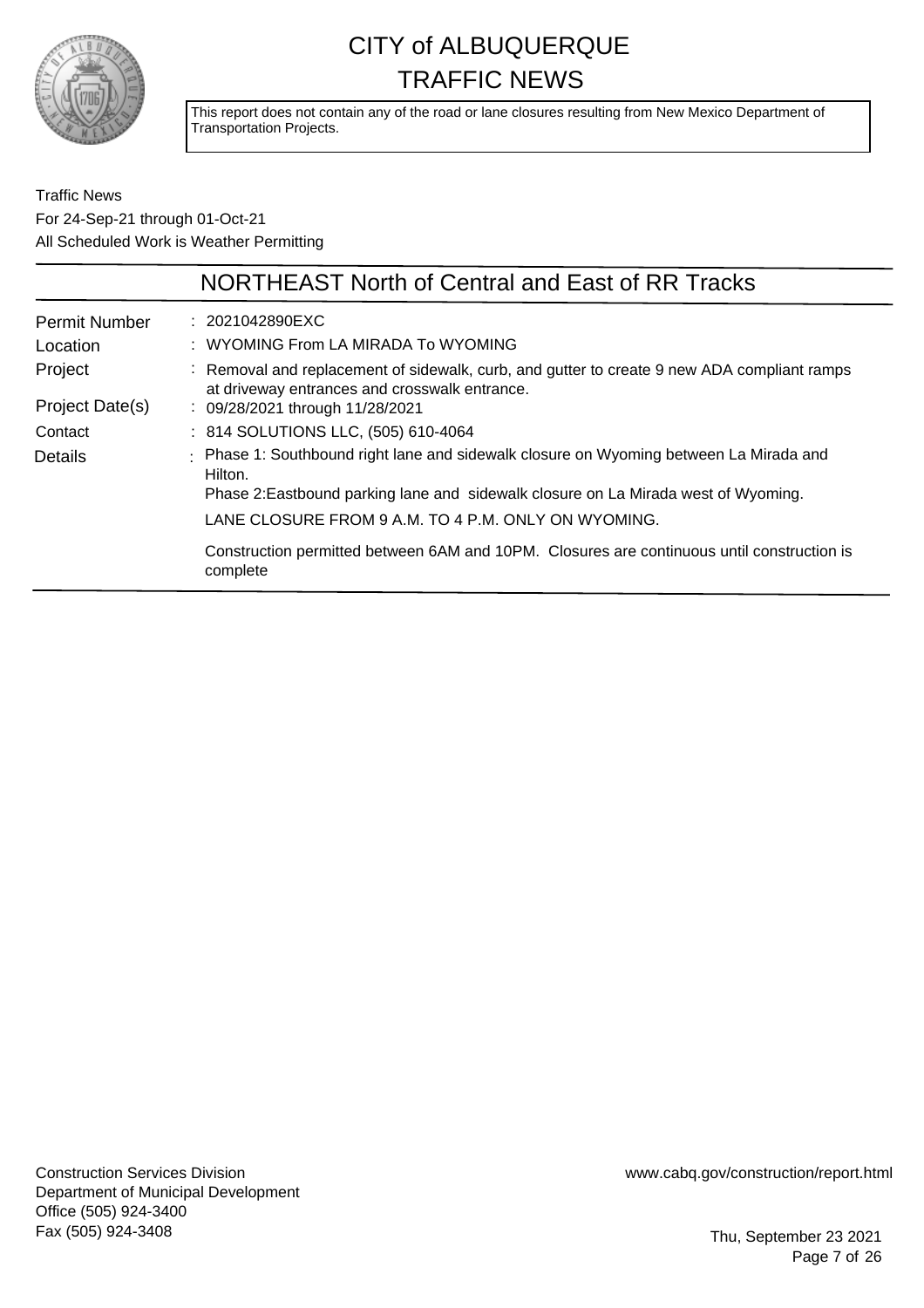

This report does not contain any of the road or lane closures resulting from New Mexico Department of Transportation Projects.

Traffic News For 24-Sep-21 through 01-Oct-21 All Scheduled Work is Weather Permitting

|                                              | NORTHWEST North of Central and West of RR Tracks                                                                                                                                                                                                                                                                                                                                                                                                                                                                                                                                                                                                |
|----------------------------------------------|-------------------------------------------------------------------------------------------------------------------------------------------------------------------------------------------------------------------------------------------------------------------------------------------------------------------------------------------------------------------------------------------------------------------------------------------------------------------------------------------------------------------------------------------------------------------------------------------------------------------------------------------------|
| <b>Permit Number</b><br>Location<br>Project  | 2021042028EXC<br>Camino Gallo NW<br>Digging to replace main power                                                                                                                                                                                                                                                                                                                                                                                                                                                                                                                                                                               |
| Project Date(s)<br>Contact<br><b>Details</b> | : 07/19/2021 through 09/24/2021<br>: KELLY CABLE - Martin Sanchez, (505) 917-3706<br>Phase 1: Westbound right lane, bike lane and sidewalk closure with westbound traffic being<br>maitnained in the center two way left turn lane on Matthew between Avenida Curvatura and<br>Griegos Drain.<br>Phase 2: Northbound and Southbound parking lane closures on Avenida Curvatura, Avenida<br>Charada.<br>Eastbound and Westbound parking lane clsoures on Camino Raso, Camino Gallo, Llano Ct.,<br>Camino Gusto and Mateo Prodo.<br>Simultaneous of sidewalks on both side of the road not permitted.<br>LANE CLOSURE FROM 9 A.M. TO 4 P.M. ONLY. |
| <b>Permit Number</b><br>Location<br>Project  | : 2021042898EXC<br>2ND From LA PLATA To 2ND<br>: Bore Placement of Fiber                                                                                                                                                                                                                                                                                                                                                                                                                                                                                                                                                                        |
| Project Date(s)<br>Contact<br><b>Details</b> | : 09/27/2021 through 09/29/2021<br>: VOLT INC- Danny Padilla, (505) 573-4954<br>Northbound right lane closure on 2nd St. between La Plata and Stotts Lateral. This permit is<br>only valid for closure in the City of Albuquerque Right-of-Way.<br>LANE CLOSURE FROM 9 A.M. TO 4 P.M. ONLY.                                                                                                                                                                                                                                                                                                                                                     |
| <b>Permit Number</b><br>Location<br>Project  | : 2021042917SU<br>: 2ND From MONTANO To 2ND<br>Sign construction/installation.                                                                                                                                                                                                                                                                                                                                                                                                                                                                                                                                                                  |
| Project Date(s)<br>Contact<br><b>Details</b> | : 09/20/2021 through 10/08/2021<br>: LEE LANDSCAPES - Aaron Scott, (505) 822-8722<br>Northbound and Southbound left lane closures on 2nd St. between Montano and Sandia.<br>Eastbound left turn lane closure on Montano west of 2nd St.                                                                                                                                                                                                                                                                                                                                                                                                         |

Construction Services Division Department of Municipal Development Office (505) 924-3400 Fax (505) 924-3408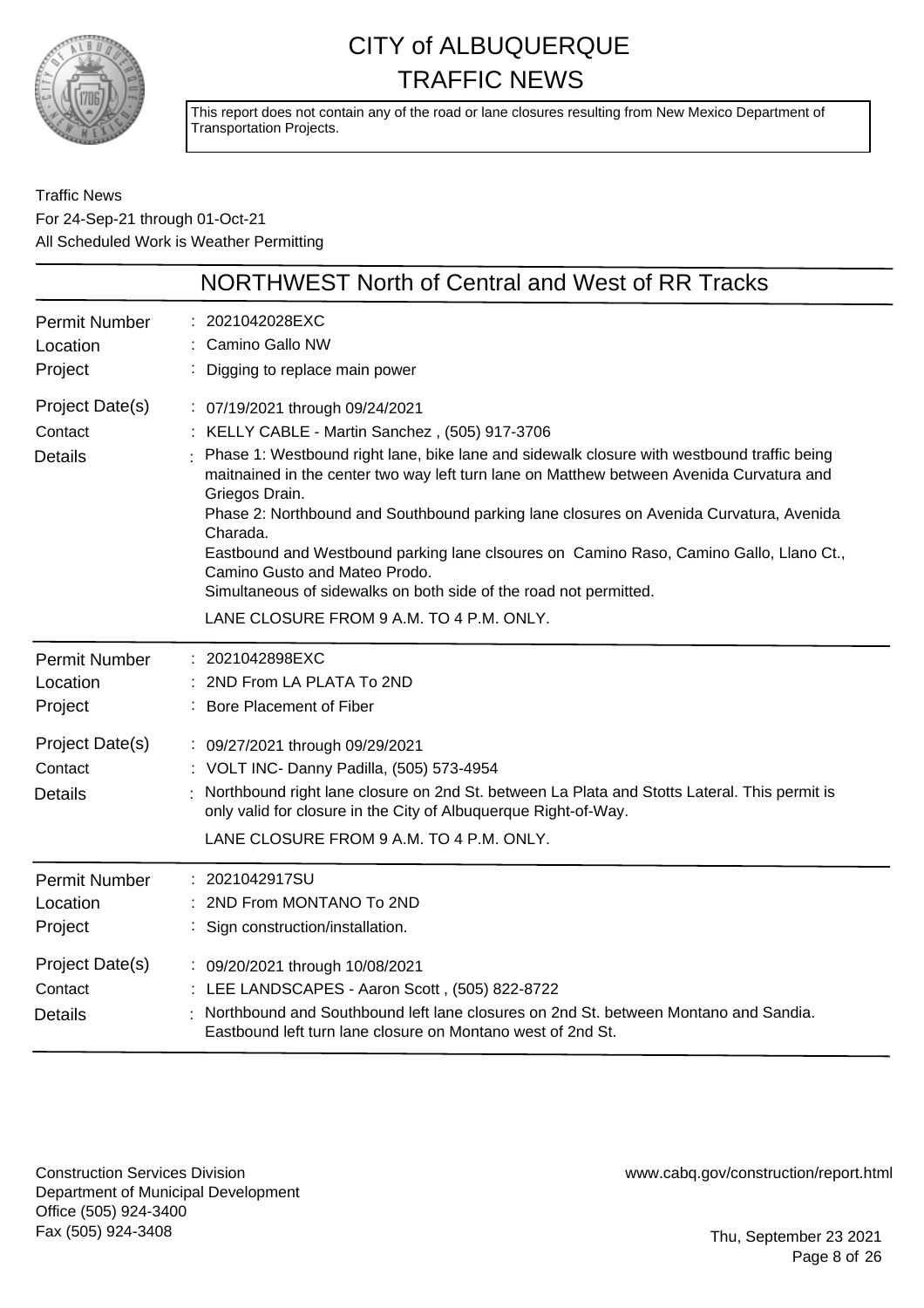

This report does not contain any of the road or lane closures resulting from New Mexico Department of Transportation Projects.

### Traffic News For 24-Sep-21 through 01-Oct-21 All Scheduled Work is Weather Permitting

|                                                                                             | NORTHWEST North of Central and West of RR Tracks                                                                                                                                                                                                                                                               |
|---------------------------------------------------------------------------------------------|----------------------------------------------------------------------------------------------------------------------------------------------------------------------------------------------------------------------------------------------------------------------------------------------------------------|
| <b>Permit Number</b><br>Location<br>Project                                                 | : 2021042738EXC<br>4TH From VINEYARD To OSUNA<br>Hang Aerial fiber no excavation mobile barricade operation.                                                                                                                                                                                                   |
| Project Date(s)<br>Contact<br><b>Details</b>                                                | : 09/20/2021 through 09/24/2021<br>LIGHT CONNECTIONS - Steve Litle, (303) 809-7696<br>Northbound right lane closure using Truck Mounted mobile operation on 4th St. north of<br>Vineyard.<br>LANE CLOSURE FROM 9 A.M. TO 4 P.M. ONLY.<br>Traffic will run slowly                                               |
| <b>Permit Number</b><br>Location<br>Project                                                 | : 2021043023EXC<br>5TH From MARQUETTE To TIJERAS<br>PNM crews will be changing out conductors in manholes and terminating                                                                                                                                                                                      |
| Project Date(s)<br>Contact<br><b>Details</b>                                                | : 09/28/2021 through 09/28/2021<br>: PNM - Jeanette Lopez, (505) 620-9373<br>Northbound lane closure with northbound traffic being maintained in the center two way left turn<br>lane on 5th St. between Tijeras and Marquette.<br>LANE CLOSURE FROM 9 A.M. TO 4 P.M. ONLY.                                    |
| <b>Permit Number</b><br>Location<br>Project<br>Project Date(s)<br>Contact<br><b>Details</b> | : 2021042304EXC<br>ALAMEDA From EDITH To WASHINGTON<br>Median Landscaping<br>: 08/16/2021 through 10/15/2021<br>: LEE LANDSCAPES - Aaron Scott, (505) 822-8722<br>East and westbound inside lane closures on Alameda Blvd between Edith Blvd and Washington<br>St.<br>LANE CLOSURE FROM 9 A.M. TO 4 P.M. ONLY. |
|                                                                                             |                                                                                                                                                                                                                                                                                                                |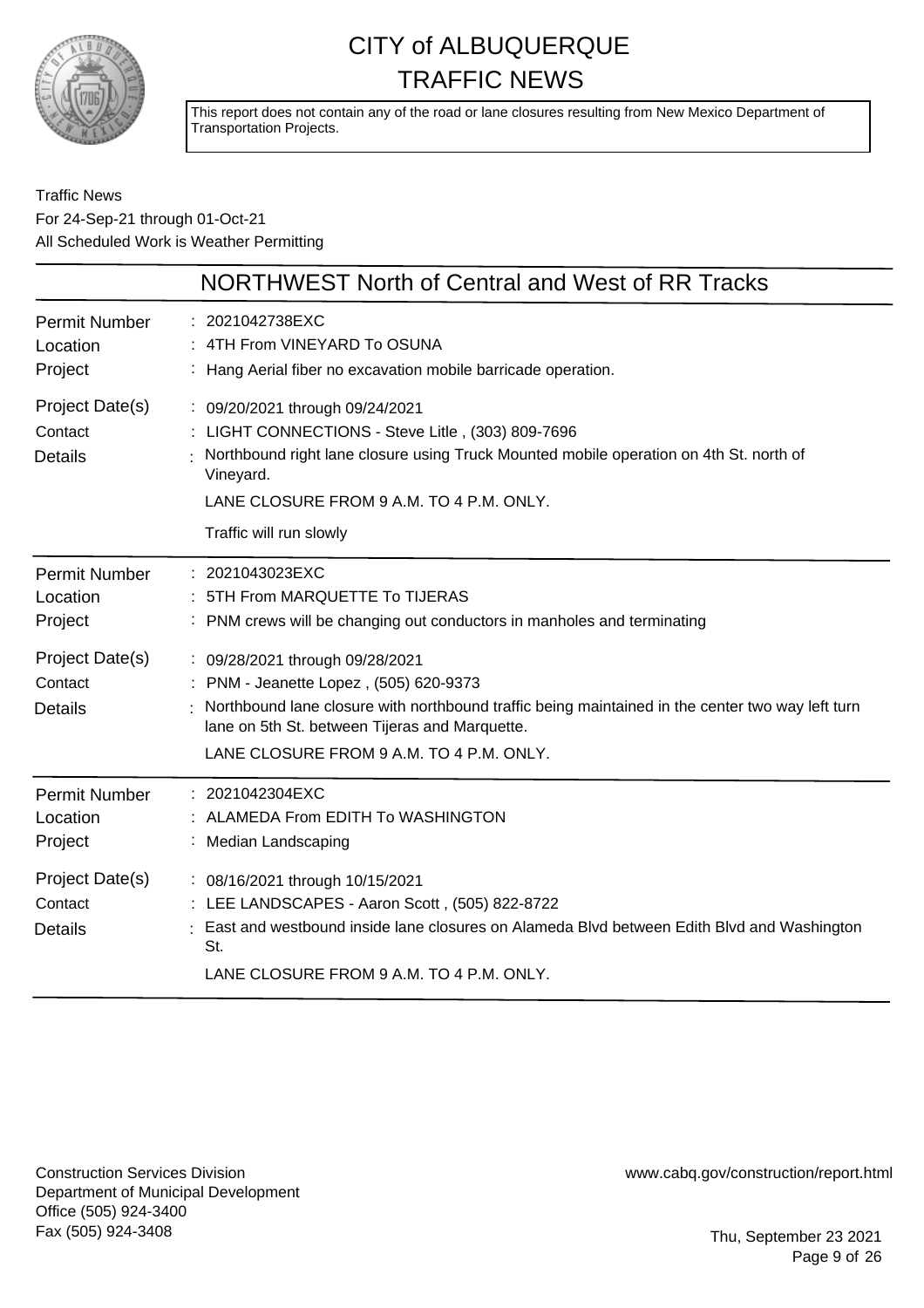

This report does not contain any of the road or lane closures resulting from New Mexico Department of Transportation Projects.

Traffic News For 24-Sep-21 through 01-Oct-21 All Scheduled Work is Weather Permitting

|                                              | NORTHWEST North of Central and West of RR Tracks                                                                                                                                                                                                        |
|----------------------------------------------|---------------------------------------------------------------------------------------------------------------------------------------------------------------------------------------------------------------------------------------------------------|
| <b>Permit Number</b><br>Location<br>Project  | : 2021042779EXC<br>: 7001 BLUEWATER RD NW<br>: Repair Emergency gas line leak.                                                                                                                                                                          |
| Project Date(s)<br>Contact<br><b>Details</b> | : 09/03/2021 through 09/24/2021<br>: NM GAS- Rebecca Krajicek, (505) 697-3127<br>Eastbound right lane and sidewalk closure on Bluewater in front of address.<br>LANE CLOSURE FROM 9 A.M. TO 4 P.M. ONLY.                                                |
| Permit Number<br>Location<br>Project         | : 2021042615EXC<br>: 1913 CANDELARIA RD NW<br>: SEWER TAP & replacement from center street to property.                                                                                                                                                 |
| Project Date(s)<br>Contact<br><b>Details</b> | : 09/13/2021 through 10/08/2021<br>: STEWARDS PLUMPING- Eric Steward, (505) 293-3360<br>Westbound total closure and center two way left turn lane closure on Candelaria between San<br>Isidro and La Plaza.<br>LANE CLOSURE FROM 6 A.M. to 10 P.M. ONLY |
| Permit Number<br>Location<br>Project         | : 2021043036EXC<br>UNIVERSE FROM MCMAHON TO IRVING<br>: Pothole Utilities for Raw Water Project.                                                                                                                                                        |
| Project Date(s)<br>Contact<br><b>Details</b> | : 09/23/2021 through 09/30/2021<br>: COBB FENDLEY Mac Bowen, (505) 264-1531<br>Southbound lane closure on Universe south of Avenida Seville.<br>LANE CLOSURE FROM 9 A.M. TO 4 P.M. ONLY.<br>Follow detour                                               |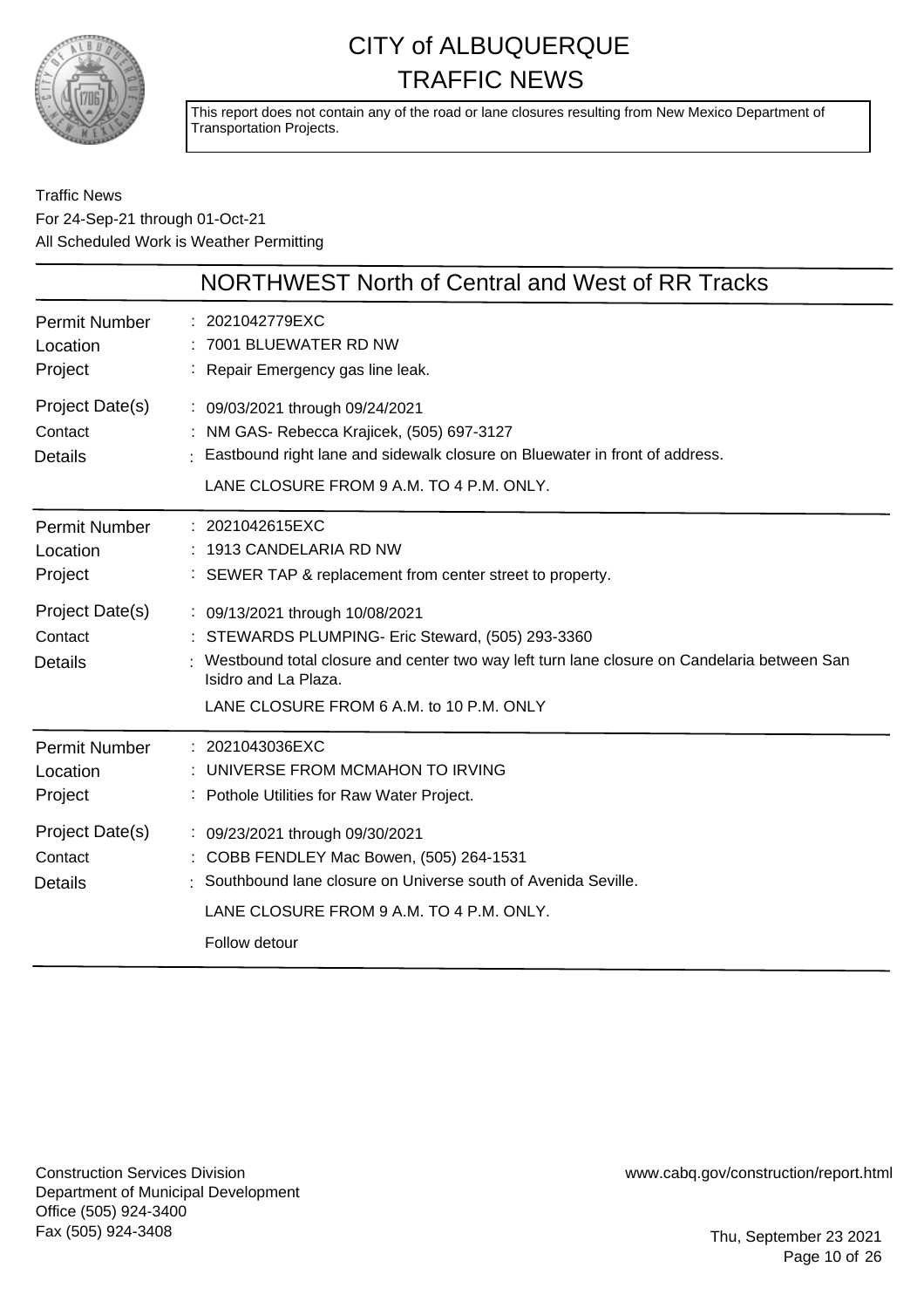

This report does not contain any of the road or lane closures resulting from New Mexico Department of Transportation Projects.

### Traffic News For 24-Sep-21 through 01-Oct-21 All Scheduled Work is Weather Permitting

|                                              | NORTHWEST North of Central and West of RR Tracks                                                                                                                                                                                                                                                                                                   |
|----------------------------------------------|----------------------------------------------------------------------------------------------------------------------------------------------------------------------------------------------------------------------------------------------------------------------------------------------------------------------------------------------------|
| <b>Permit Number</b><br>Location<br>Project  | : 2021043038EXC<br>: CENTRAL From UNSER To CENTRAL<br>: Fiber Splicing.                                                                                                                                                                                                                                                                            |
| Project Date(s)<br>Contact<br><b>Details</b> | : 09/28/2021 through 09/30/2021<br>: ADB - Michael Duran, (636) 249-4830<br>Eastbound sidewalk closure on Central west of Unser.<br>CONSTRUCTION PERMITTED BETWEEN 7 A.M. AND 7 P.M. ONLY                                                                                                                                                          |
| <b>Permit Number</b><br>Location<br>Project  | : 2021043040EXC<br><b>CENTRAL From AIRPORT To CENTRAL</b><br>: Fiber Splicing.                                                                                                                                                                                                                                                                     |
| Project Date(s)<br>Contact<br><b>Details</b> | : 09/28/2021 through 09/30/2021<br>: ADB - Michael Duran, (636) 249-4830<br>: Eastbound right turn lane closure on Central west of Airport.<br>LANE CLOSURE FROM 9 A.M. TO 4 P.M. ONLY.                                                                                                                                                            |
| <b>Permit Number</b><br>Location<br>Project  | : 2021042957EXC<br>DELLYNE From CIMARRON To DELLYNE<br>Digging to replace power.                                                                                                                                                                                                                                                                   |
| Project Date(s)<br>Contact<br><b>Details</b> | : 09/20/2021 through 09/24/2021<br>: KELLY CABLE - Martin Sanchez, (505) 917-3706<br>Eastbound Total closure with eastbound traffic being maintained in the center two way left turn<br>lane on Dellyne east of Cimarron.<br>Northbound parking lane and sidewalk closure on Cimaron north of Dellyne.<br>LANE CLOSURE FROM 9 A.M. TO 4 P.M. ONLY. |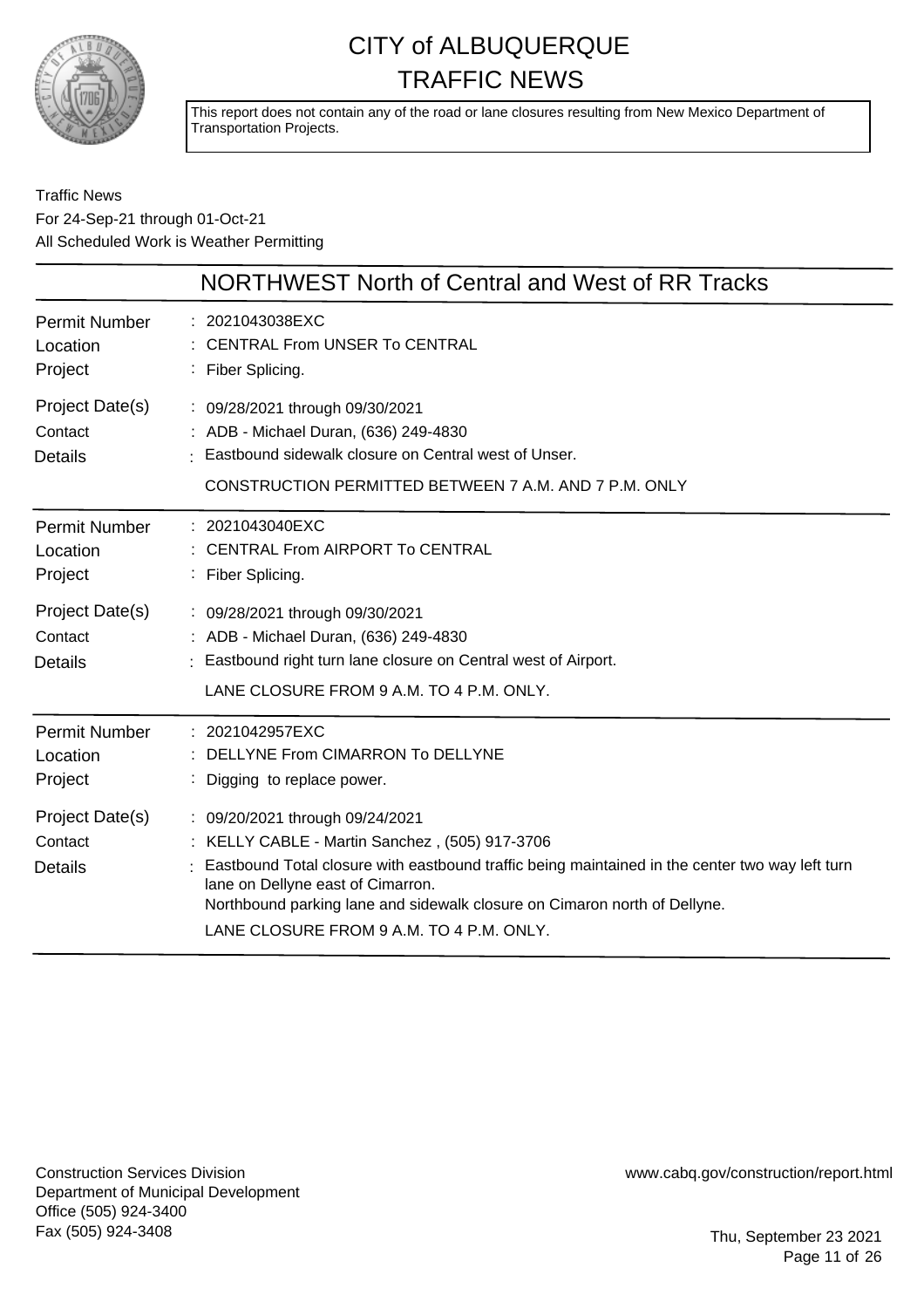

This report does not contain any of the road or lane closures resulting from New Mexico Department of Transportation Projects.

### Traffic News For 24-Sep-21 through 01-Oct-21 All Scheduled Work is Weather Permitting

|                                                                                             | NORTHWEST North of Central and West of RR Tracks                                                                                                                                                                                                                                                                                                                                                                                                                                                      |
|---------------------------------------------------------------------------------------------|-------------------------------------------------------------------------------------------------------------------------------------------------------------------------------------------------------------------------------------------------------------------------------------------------------------------------------------------------------------------------------------------------------------------------------------------------------------------------------------------------------|
| Permit Number<br>Location<br>Project                                                        | : 2021042755SU<br>: GOLF COURSE From WESTSIDE To GOLF COURSE<br>: Small COA Welcome Sign.                                                                                                                                                                                                                                                                                                                                                                                                             |
| Project Date(s)<br>Contact<br><b>Details</b>                                                | : 09/13/2021 through 09/30/2021<br>: LEE LANDSCAPES - Aaron Scott, (505) 822-8722<br>Northbound and Left lane closures on Golf Course south of Westside.<br>Westbound inside left turn lane closure on Westside east of Golf Course.<br>LANE CLOSURE FROM 7:00 AM to 7:00 PM ONLY                                                                                                                                                                                                                     |
| <b>Permit Number</b><br>Location<br>Project<br>Project Date(s)<br>Contact<br><b>Details</b> | : 2021042840EXC<br>: IRVING From UNSER To IRVING<br>: Going to be running 400pr from HH to HH in existing conduit and trenching 50ft to ped on<br>southeast of Irving.<br>: 09/17/2021 through 09/24/2021<br>: KELLY CHAVEZ - Michael Chavez, (505) 350-1394<br>Eastbound lane, bike lane and sidewalk closure, east and west of Unser, on Irving in between<br>Piedra Ct. and Elmhurst. Traffic will be maintained in the center two way left turn lane.<br>LANE CLOSURE FROM 9 A.M. TO 4 P.M. ONLY. |
| <b>Permit Number</b><br>Location<br>Project                                                 | : 2021042535EXC<br>333 Montaño Rd NW<br>: Bore new fiber to address                                                                                                                                                                                                                                                                                                                                                                                                                                   |
| Project Date(s)<br>Contact<br><b>Details</b>                                                | : 09/06/2021 through 09/24/2021<br>: KELLY CABLE - James Richardson, (505) 280-4383<br>Northbound right lane and sidewalk closure on 4th St. between Montano and Gene.<br>Eastbound parking lane and sidewalk closure on Gene east of Montano.<br>LANE CLOSURE FROM 9 A.M. TO 4 P.M. ONLY.                                                                                                                                                                                                            |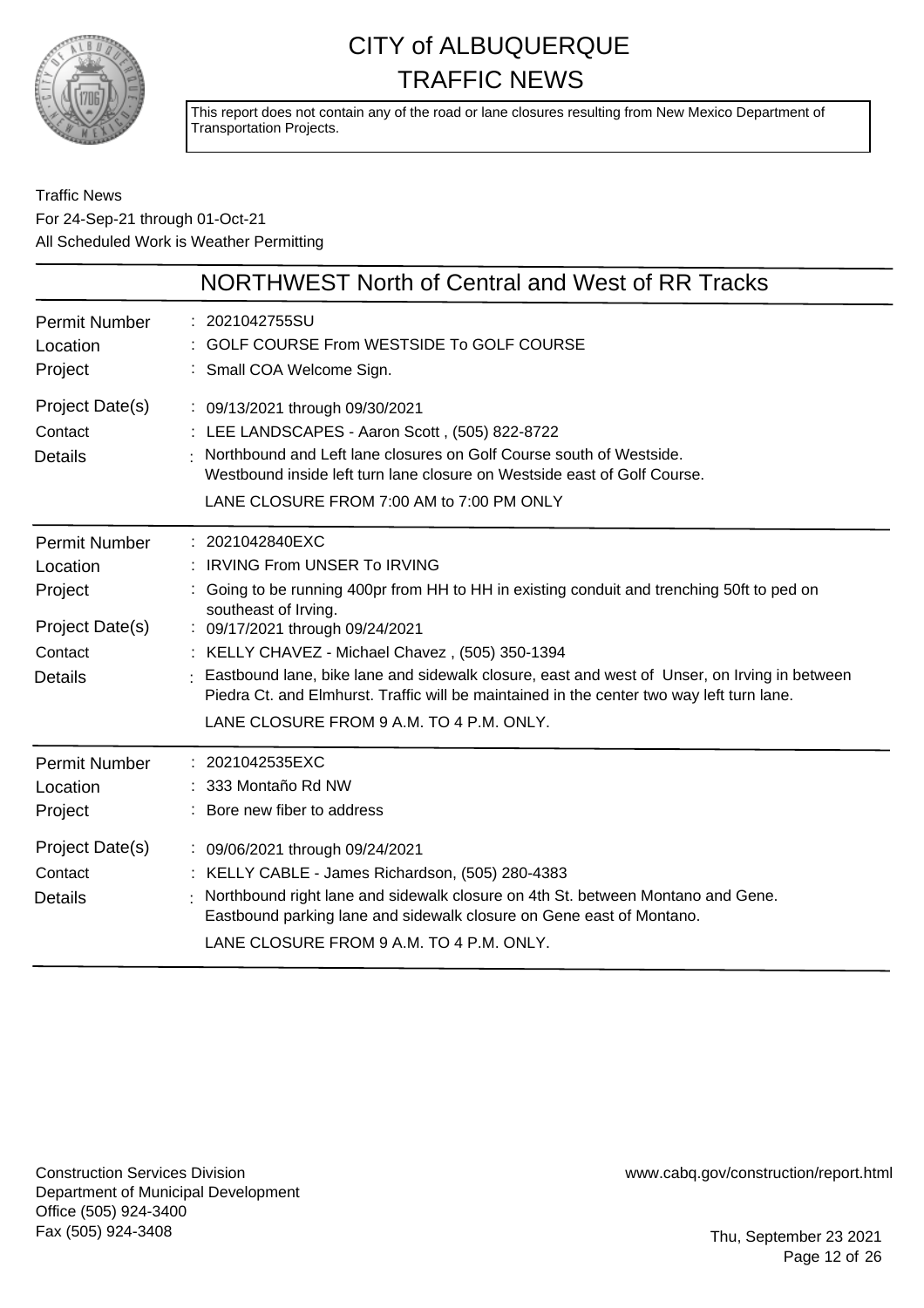

This report does not contain any of the road or lane closures resulting from New Mexico Department of Transportation Projects.

### Traffic News For 24-Sep-21 through 01-Oct-21 All Scheduled Work is Weather Permitting

|                                              | NORTHWEST North of Central and West of RR Tracks                                                                                                                                                                                                                                                                                                                                                                                                                                               |
|----------------------------------------------|------------------------------------------------------------------------------------------------------------------------------------------------------------------------------------------------------------------------------------------------------------------------------------------------------------------------------------------------------------------------------------------------------------------------------------------------------------------------------------------------|
| <b>Permit Number</b><br>Location<br>Project  | 2021043035EXC<br>IRVING FROM CANTO CIELO TO VENTANA RANCH<br>Pothole Utilities for Raw Water Project.                                                                                                                                                                                                                                                                                                                                                                                          |
| Project Date(s)<br>Contact<br><b>Details</b> | : 09/23/2021 through 09/30/2021<br>COBB FENDLEY Mac Bowen, (505) 264-1531<br>Phase 1: Southbound right lane and sidewalk closure on Universe at its intersection with Irving.<br>Westbound right lane, bike lane and sidewalk closure on Irving east and west of Universe.<br>Phase 2: Westbound right lane closure on Irving at its intersection with Contacielo.<br>Southbound right lane closure on Contacielo at its intersection with Irving.<br>LANE CLOSURE FROM 7 A.M. to 10 P.M. ONLY |
| <b>Permit Number</b><br>Location<br>Project  | : 2021043034EXC<br>INTERSECTION UNIVERSE And MCMAHON<br>Pothole Utilities for Raw Water Project.                                                                                                                                                                                                                                                                                                                                                                                               |
| Project Date(s)<br>Contact<br><b>Details</b> | : 09/23/2021 through 09/30/2021<br>COBB FENDLEY Mac Bowen, (505) 264-1531<br>Eastbound total closure with eastbound traffic being maintained in the westbound left lane on<br>McMahon east of Universe.<br>This is the only part of the closure in City of Albuquerque Right-of-Way.<br>LANE CLOSURE FROM 9 A.M. TO 4 P.M. ONLY.                                                                                                                                                               |
| <b>Permit Number</b><br>Location<br>Project  | : 2021042792EXC<br><b>UNSER From RAINBOW To PARADISE</b><br>: Auger Borings for Soil Sampling.                                                                                                                                                                                                                                                                                                                                                                                                 |
| Project Date(s)<br>Contact<br><b>Details</b> | : 09/13/2021 through 10/01/2021<br>TERRACON - Elliott Gordon, (505) 333-4859<br>All closure will be on the shoulder in both directions, using Truck Mounted Mobile operation, on<br>Unser between Paradise and Rainbow.<br>Construction permitted between 6AM and 10PM. Closures are continuous until construction is<br>complete                                                                                                                                                              |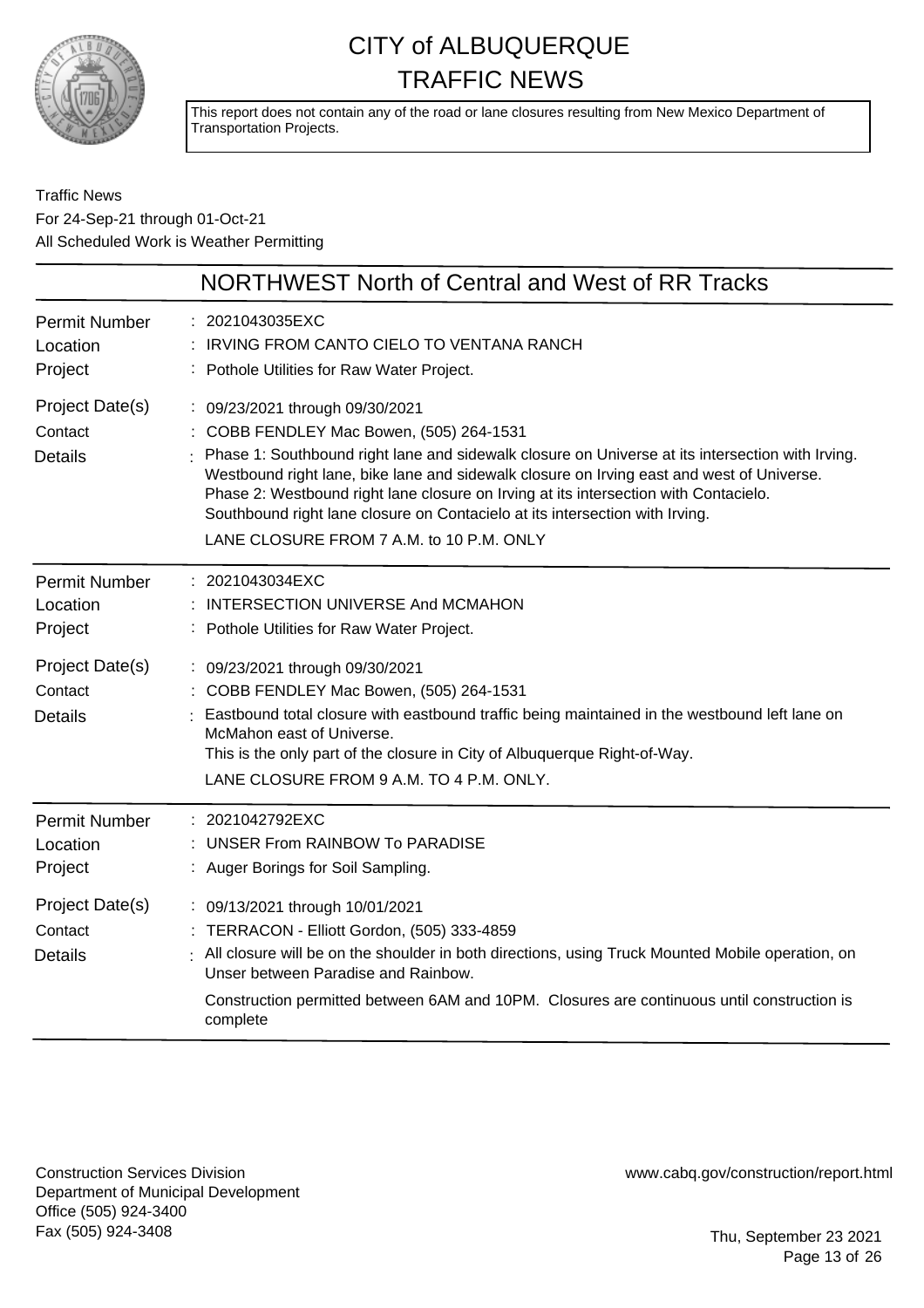

This report does not contain any of the road or lane closures resulting from New Mexico Department of Transportation Projects.

### Traffic News For 24-Sep-21 through 01-Oct-21 All Scheduled Work is Weather Permitting

|                                                                                      | NORTHWEST North of Central and West of RR Tracks                                                                                                                                                                                                                                                                                                                                                 |
|--------------------------------------------------------------------------------------|--------------------------------------------------------------------------------------------------------------------------------------------------------------------------------------------------------------------------------------------------------------------------------------------------------------------------------------------------------------------------------------------------|
| <b>Permit Number</b><br>Location<br>Project                                          | : 2021042893EXC<br>: VENTANA RIDGE From SALT GAP To VENTANA RIDGE<br>: NIGHT PROJECT Splicing                                                                                                                                                                                                                                                                                                    |
| Project Date(s)<br>Contact<br><b>Details</b>                                         | : 09/22/2021 through 09/24/2021<br>: CABLECOM - Lisa Griego, (505) 449-7192<br>: Westbound right lane and sidewalk closure on Ventanna Ridge west of Salt Gap.<br>LANE CLOSURE FROM 8 P.M. TO 6 A.M. ONLY                                                                                                                                                                                        |
| <b>Permit Number</b><br>Location<br>Project<br>Project Date(s)<br>Contact<br>Details | $: 2021040239$ EXC<br>: WESTSIDE From NM 528 To GOLF COURSE<br>: SEE ATTACHED PHASE 1 PLANS FOR CLOSURES. WILL UTILIZE EXISTING TRAFFIC<br>LANES FOR TRAFFIC.<br>: 04/26/2021 through 02/19/2022<br>: STAR PAVING - David Espinosa, (505) 280-0438<br>: Westbound total closure with westbound traffic being maintained in the eastbound left lane on<br>Westside between NM528 and Golf Course. |
|                                                                                      | Construction permitted between 6AM and 10PM. Closures are continuous until construction is<br>complete                                                                                                                                                                                                                                                                                           |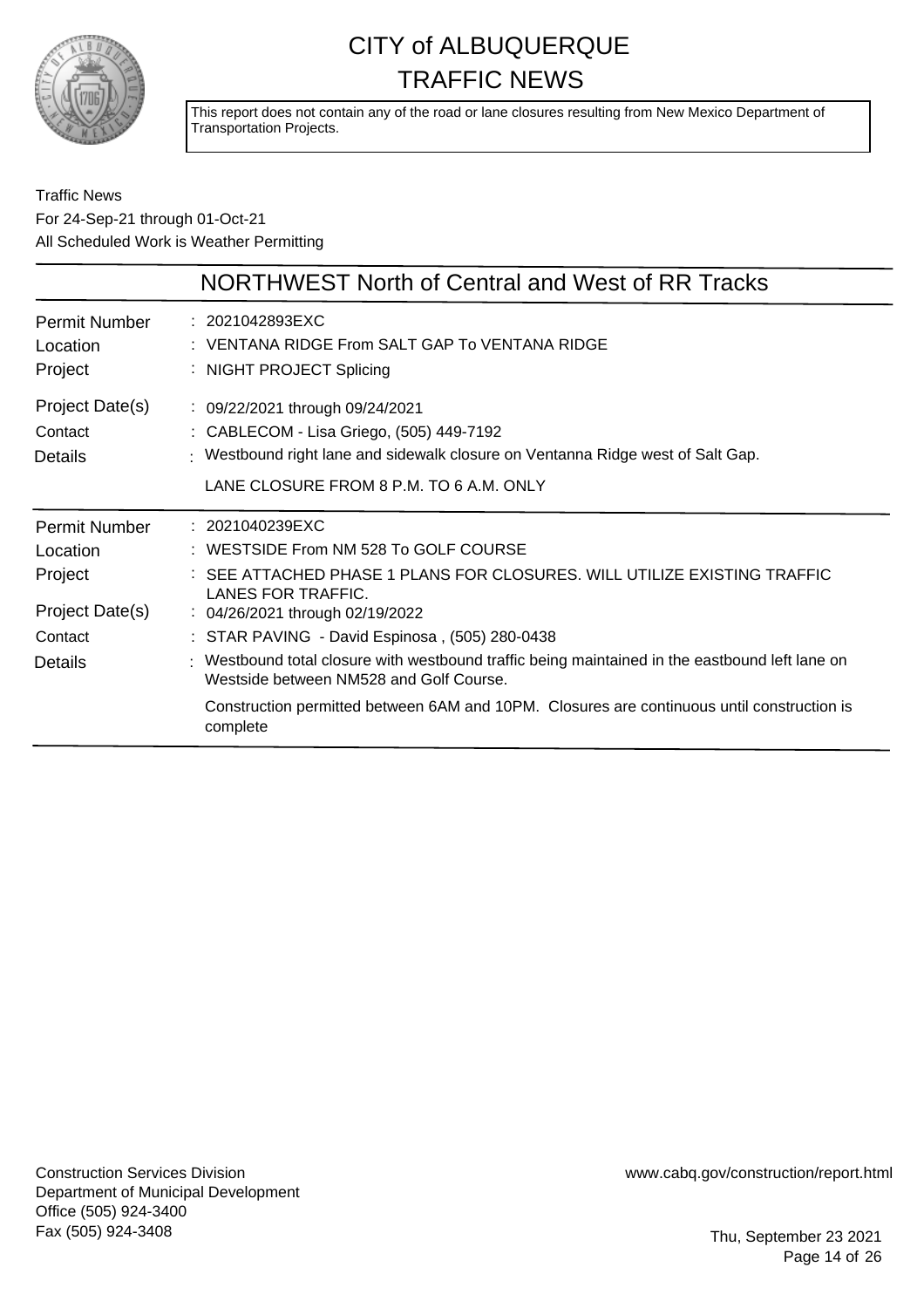

This report does not contain any of the road or lane closures resulting from New Mexico Department of Transportation Projects.

### Traffic News For 24-Sep-21 through 01-Oct-21 All Scheduled Work is Weather Permitting

|                      | <b>SOUTHEAST South of Central and East of RR Tracks</b>                                                                                                                                                                                                                             |
|----------------------|-------------------------------------------------------------------------------------------------------------------------------------------------------------------------------------------------------------------------------------------------------------------------------------|
| <b>Permit Number</b> | : 2021042732EXC                                                                                                                                                                                                                                                                     |
| Location             | : BROADWAY From WOODWARD To BROADWAY                                                                                                                                                                                                                                                |
| Project              | : Relocating existing overhead three phase line for NMDOT project CN A300160 - Sunport<br>Boulevard Extension. Replacing ~2,700ft of 394 AAAC phase conductor with ~2,700ft of 397                                                                                                  |
| Project Date(s)      | BAOGD2028 tropstody/09pl2021g ~830ft of 2/0 ACSR neutral conductor with ~830ft of 2/0 ACSR                                                                                                                                                                                          |
| Contact              | : mate alwell box redocation and variating or 38162 of 759 AL JCN three phase primary neutral                                                                                                                                                                                       |
| Details              | Eggductory removing (13) wood poles and overhead aquipment, installing (13) wood poles,<br>MStalling hd shorteel Polsuid on Britanne of the State of Wabaward west of Broadway RDS, replacing (1)<br>GOLB SW, installing (1) 5ftX7ft<br>handFistLanaU&B6rFBQUnBIQtUnEO210FeM. ONLY. |

| <b>Permit Number</b>                         | : 2021042608SU                                                                                                                                                                                                                           |
|----------------------------------------------|------------------------------------------------------------------------------------------------------------------------------------------------------------------------------------------------------------------------------------------|
| Location                                     | $:$ ALLEY BETWEEN 312 and 316 CENTRAL AVE SE                                                                                                                                                                                             |
| Project                                      | : Monitor Well Installation, Development and Sampling                                                                                                                                                                                    |
| Project Date(s)<br>Contact<br>Details        | : 09/20/2021 through 09/24/2021<br>: HALLER & ASSOCIATES, INC - Arthur Hayman, (505) 321-7875                                                                                                                                            |
| <b>Permit Number</b>                         | : 2021042973EXC                                                                                                                                                                                                                          |
| Location                                     | $: 11930$ CENTRAL AVE SE                                                                                                                                                                                                                 |
| Project                                      | : Emergency Meter Collar Break Out-Tripping Hazard                                                                                                                                                                                       |
| Project Date(s)<br>Contact<br><b>Details</b> | : 09/17/2021 through 10/01/2021<br>: ABCWUA- Gilbert Marin, (505) 908-0065<br>Sidewalk closure in front of address on Central.<br>Construction permitted between 6AM and 10PM. Closures are continuous until construction is<br>complete |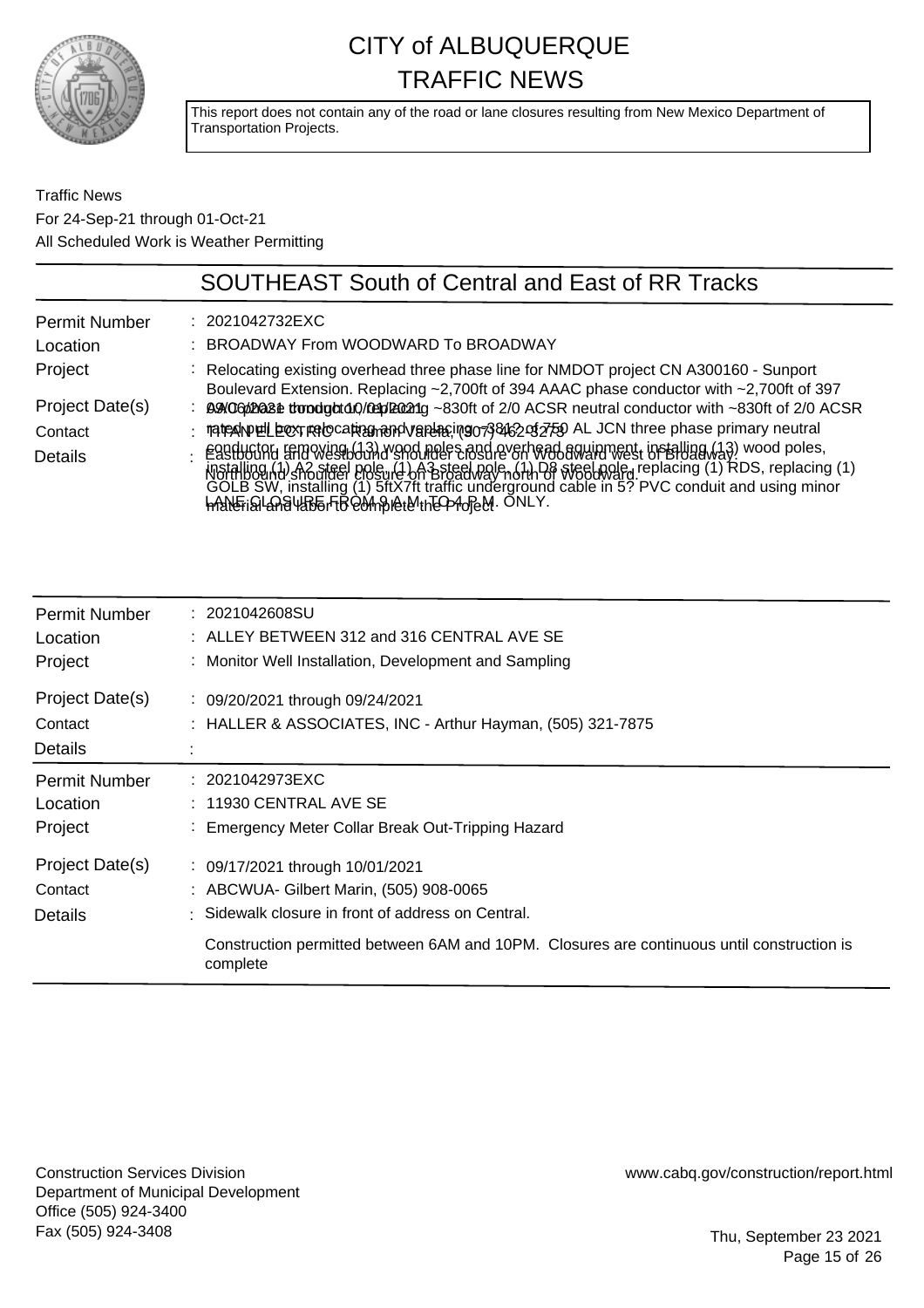

This report does not contain any of the road or lane closures resulting from New Mexico Department of Transportation Projects.

### Traffic News For 24-Sep-21 through 01-Oct-21 All Scheduled Work is Weather Permitting

|                                              | <b>SOUTHEAST South of Central and East of RR Tracks</b>                                                                                                                                                                                                                                                                                                                                                                                                                                                      |
|----------------------------------------------|--------------------------------------------------------------------------------------------------------------------------------------------------------------------------------------------------------------------------------------------------------------------------------------------------------------------------------------------------------------------------------------------------------------------------------------------------------------------------------------------------------------|
| <b>Permit Number</b><br>Location<br>Project  | : 2021042612EXC<br>: CENTRAL From LOUISIANA To SAN PEDRO<br>: Fiber Optic Cable Repair                                                                                                                                                                                                                                                                                                                                                                                                                       |
| Project Date(s)<br>Contact<br><b>Details</b> | : 09/20/2021 through 10/04/2021<br>MWI- Christina J. Mahboub, (505) 508-0744<br>: Westbound right lane and sidewalk closure on Central between Louisiana and San Pedro.<br>Preferable closure will be from block to block.<br>Maximum permissible barricade length is 1600' increment.<br>LANE CLOSURE FROM 9 A.M. TO 4 P.M. ONLY.                                                                                                                                                                           |
| <b>Permit Number</b><br>Location<br>Project  | : 2021042772SE<br>CENTRAL From JUAN TABO To FOUR HILLS                                                                                                                                                                                                                                                                                                                                                                                                                                                       |
| Project Date(s)<br>Contact<br><b>Details</b> | : 09/25/2021 through 09/25/2021<br>MERIT RACE SERIES- Troy Brown, (505) 553-5402<br>Total closure of Elizabeth St. between Coconino Rd. and Southern Blvd.<br>Eastbound right lane and bike lane closure on Southern Blvd between Elizabeth St. and Central<br>Ave.<br>Eastbound right lane closure on Central Ave between Southern Blvd and Four Hills Rd.                                                                                                                                                  |
| <b>Permit Number</b><br>Location<br>Project  | : 2021042932EXC<br>: Juan Tabo btwn Lomas & Copper<br>: Arterial St Rehab / Two outside lanes going NB & SB (not simultaneously)                                                                                                                                                                                                                                                                                                                                                                             |
| Project Date(s)<br>Contact<br><b>Details</b> | : 09/27/2021 through 10/22/2021<br>: TLC - Angie Gibson, (505) 761-5546<br>Phase 1: Northbound right lane, center lane and sidewalk closure on Juan Tabo between<br>Copper and Lomas.<br>Phase: Southbound right lane, center lane and sidewalk closure on Juan Tabo between Lomas<br>and Copper.<br>Maximum barricade length permitted will be in increments of 1600'.<br>Construction permitted between 6AM and 10PM. Closures are continuous until construction is<br>complete<br>Traffic will run slowly |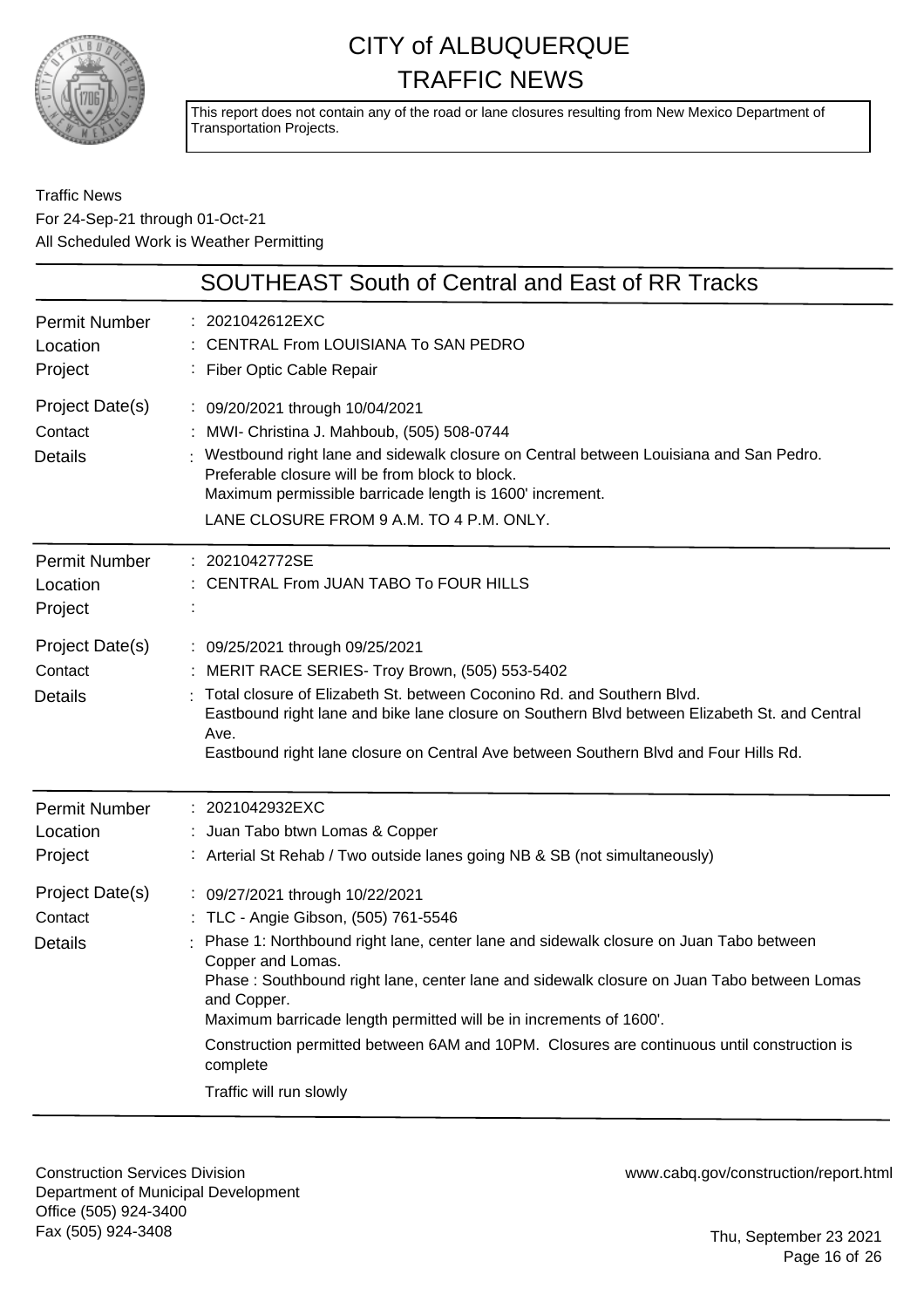

This report does not contain any of the road or lane closures resulting from New Mexico Department of Transportation Projects.

### Traffic News For 24-Sep-21 through 01-Oct-21 All Scheduled Work is Weather Permitting

|                                              | SOUTHEAST South of Central and East of RR Tracks                                                                                                                                                                                                                                                                                                                                   |
|----------------------------------------------|------------------------------------------------------------------------------------------------------------------------------------------------------------------------------------------------------------------------------------------------------------------------------------------------------------------------------------------------------------------------------------|
| <b>Permit Number</b><br>Location<br>Project  | : 2021042832SU<br>KATHRYN From GEORGIA To INDIANA<br>: Groundwater sampling activities                                                                                                                                                                                                                                                                                             |
| Project Date(s)<br>Contact<br><b>Details</b> | : 09/20/2021 through 11/19/2021<br>EA ENGINEERING - Sindy Lauricella, (575) 224-1404<br>: Total street closure on Kathryn between Indiana and Georgia.<br>LANE CLOSURE FROM 7:00 AM to 7:00 PM ONLY                                                                                                                                                                                |
| <b>Permit Number</b><br>Location<br>Project  | : 2021040001EXC<br><b>LOMAS And YALE</b><br>: Construction Staging and Crane Operations                                                                                                                                                                                                                                                                                            |
| Project Date(s)<br>Contact<br><b>Details</b> | : 02/28/2021 through 12/31/2021<br>BRADBURY STAMM - Steven Adams, (505) 401-2348<br>Westbound right lane and sidewalk closure on Lomas Blvd at Yale Blvd.<br>Total closure of the north diversion channel bike trail from Indian School Rd. to Las<br>Lomas/Campus Blvd.<br>Construction permitted between 6AM and 10PM. Closures are continuous until construction is<br>complete |
| <b>Permit Number</b><br>Location<br>Project  | : 2021042992EXC<br>13605 LOMAS BLVD NE<br>Barricades are being sent to the above address for a service leak.                                                                                                                                                                                                                                                                       |
| Project Date(s)<br>Contact<br><b>Details</b> | : 09/19/2021 through 09/26/2021<br>: ABCWUA - Daniel Sedillo, (505) 907-1063<br>Emergency utility work. Various lanes closed and potential sidewalk closures. Seek alternate<br>route.<br>Westbound right lane closure on Lomas between Sasebo and Stutz.                                                                                                                          |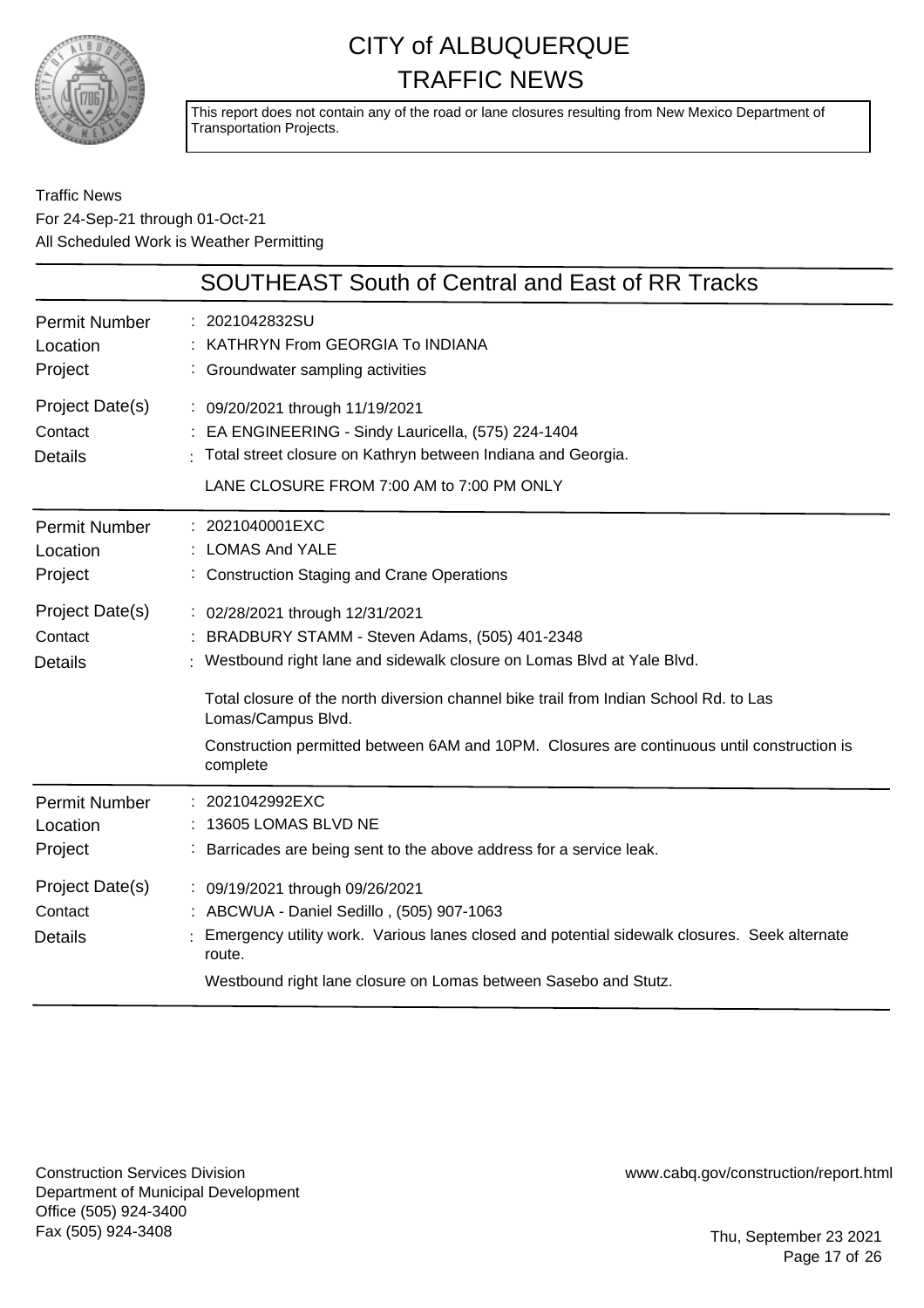

This report does not contain any of the road or lane closures resulting from New Mexico Department of Transportation Projects.

Traffic News For 24-Sep-21 through 01-Oct-21 All Scheduled Work is Weather Permitting

| <b>SOUTHEAST South of Central and East of RR Tracks</b>                                                                                                                                                                                                                                                                                                                                                                                                                                                                                                                                                              |
|----------------------------------------------------------------------------------------------------------------------------------------------------------------------------------------------------------------------------------------------------------------------------------------------------------------------------------------------------------------------------------------------------------------------------------------------------------------------------------------------------------------------------------------------------------------------------------------------------------------------|
| : 2021042892EXC<br>: LOMAS From YALE To STANFORD<br>: Line relocation across Lomas Blvd.                                                                                                                                                                                                                                                                                                                                                                                                                                                                                                                             |
| : 09/21/2021 through 10/01/2021<br>: WILSON CONSTRUCTION COMPANY - Russel Lacy, (503) 347-0435<br>: Eastbound and Westbound right lane and center lane closure on Lomas east of Yale<br>intersection. Traffic in both direction will be maintained in the left lane.<br>Eastbound Right turn lane closure at the intersection of Yale and Lomas.<br>Traffic will be maintained by flagging operation.<br><b>ITC-Intermittent Traffic Control</b><br>Intermittent Traffic Control will be on Lomas east of Yale (between 11AM and 4PM). Traffic will<br>be held for a brief periods of time (no more than 5 minutes). |
| LANE CLOSURE FROM 9 A.M. TO 4 P.M. ONLY.                                                                                                                                                                                                                                                                                                                                                                                                                                                                                                                                                                             |
| : 2021042253EXC<br>LOUISIANA From UPTOWN To MENAUL<br>: Arterial Street Rehab                                                                                                                                                                                                                                                                                                                                                                                                                                                                                                                                        |
| : 08/16/2021 through 09/24/2021<br>: TLC - John Keys, (505) 769-5559<br>: Phase I: Northbound outside lane and sidewalk closure.<br>Phase II: Southbound outside lane and sidewalk closure.<br>Construction permitted between 6AM and 10PM. Closures are continuous until construction is<br>complete<br>NORTH AND SOUTHBOUND LANE AND SIDEWALK CLOSURES SHALL NOT BE SETUP<br>SIMULTANEOUSLY.                                                                                                                                                                                                                       |
|                                                                                                                                                                                                                                                                                                                                                                                                                                                                                                                                                                                                                      |

Construction Services Division Department of Municipal Development Office (505) 924-3400 Fax (505) 924-3408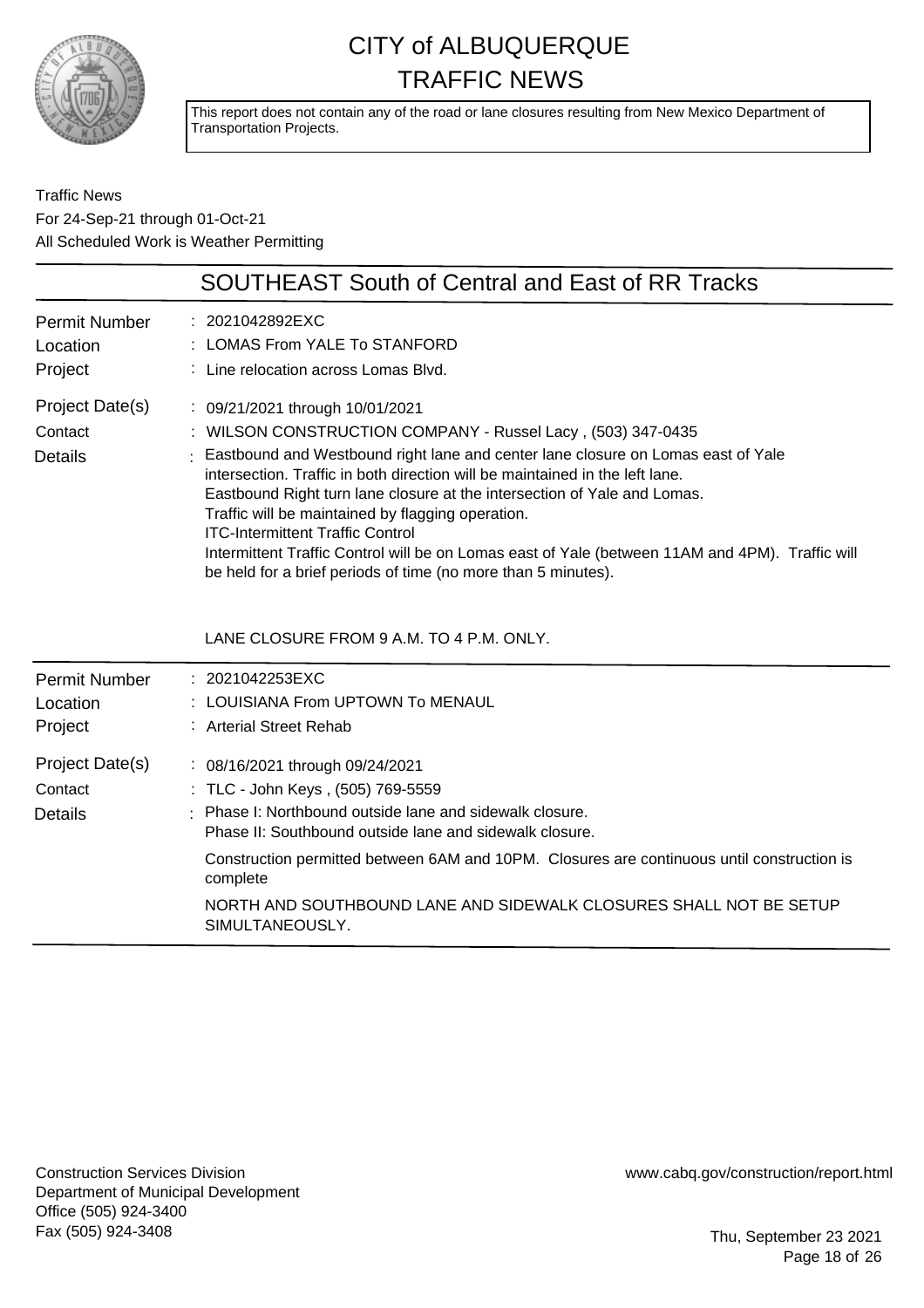

This report does not contain any of the road or lane closures resulting from New Mexico Department of Transportation Projects.

### Traffic News For 24-Sep-21 through 01-Oct-21 All Scheduled Work is Weather Permitting

|                                              | <b>SOUTHEAST South of Central and East of RR Tracks</b>                                                                                                                                                                                                      |
|----------------------------------------------|--------------------------------------------------------------------------------------------------------------------------------------------------------------------------------------------------------------------------------------------------------------|
| <b>Permit Number</b><br>Location<br>Project  | : 2021042727EXC<br>: OAK From COPPER To CENTRAL<br>: Reroute gas main for NMGCO                                                                                                                                                                              |
| Project Date(s)<br>Contact<br><b>Details</b> | : 09/21/2021 through 10/02/2021<br>: ARGUIJO CONSTRUCTION - Tim Stevenson, (505) 486-6097<br>Westbound total closure on Copper at its intersection with Oak.<br>Northbound total closure on Oak north of Copper.<br>LANE CLOSURE FROM 6 A.M. to 10 P.M. ONLY |
|                                              | Total closure of Copper at its intersection with Oak.<br>Eastbound Right turn lane closure on Central west of Oak.                                                                                                                                           |
| <b>Permit Number</b><br>Location<br>Project  | 2021042833SU<br>SAN PEDRO From EASTERN To GIBSON<br>: Groundwater sampling activity.                                                                                                                                                                         |
| Project Date(s)<br>Contact<br><b>Details</b> | : 09/20/2021 through 11/19/2021<br>EA ENGINEERING - Sindy Lauricella, (575) 224-1404<br>Median closure on San Pedro between Eastern and Gibson.<br>LANE CLOSURE FROM 7:00 AM to 7:00 PM ONLY                                                                 |
| <b>Permit Number</b><br>Location<br>Project  | : 2021042834SU<br>SAN PEDRO From GIBSON To RIDGECREST<br>: Groundwater sampling activities.                                                                                                                                                                  |
| Project Date(s)<br>Contact<br><b>Details</b> | : 09/20/2021 through 11/08/2021<br>EA ENGINEERING - Sindy Lauricella, (575) 224-1404<br>Northbound double lane closure on San Pedro between Ridgecrest and Gibson.<br>LANE CLOSURE FROM 7:00 AM to 7:00 PM ONLY                                              |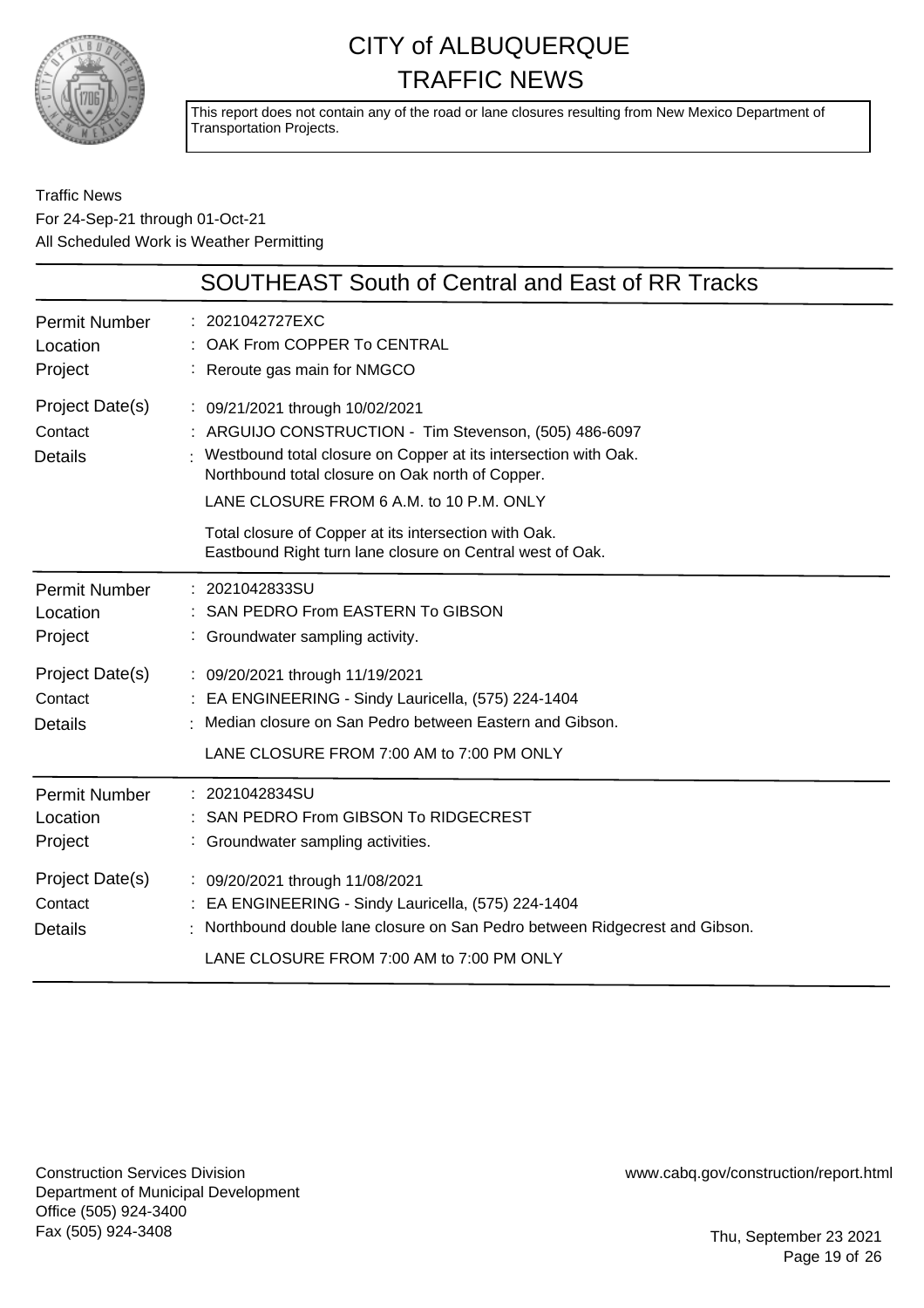

This report does not contain any of the road or lane closures resulting from New Mexico Department of Transportation Projects.

Traffic News For 24-Sep-21 through 01-Oct-21 All Scheduled Work is Weather Permitting

|                                                                                             | <b>SOUTHEAST South of Central and East of RR Tracks</b>                                                                                                                                                                                                                                                                                                                                                                                                       |
|---------------------------------------------------------------------------------------------|---------------------------------------------------------------------------------------------------------------------------------------------------------------------------------------------------------------------------------------------------------------------------------------------------------------------------------------------------------------------------------------------------------------------------------------------------------------|
| <b>Permit Number</b><br>Location<br>Project<br>Project Date(s)<br>Contact<br><b>Details</b> | : 2021043037EXC<br>801 UNIVERSITY BLVD SE<br>: #840 Lines crew is replacing a Fire Hydrant at 801 UNIVERSITY BLVD SE and barricades have<br>been sent to the site and may affect Foot Traffic only.<br>: 09/22/2021 through 09/29/2021<br>: ABCWUA - Carlos A. Sena, (505) 289-3545<br>Emergency utility work. Various lanes closed and potential sidewalk closures. Seek alternate<br>route.<br>Southbound sidewalk closure on University south of Basehart. |
|                                                                                             | Construction permitted between 6AM and 10PM. Closures are continuous until construction is<br>complete                                                                                                                                                                                                                                                                                                                                                        |
| <b>Permit Number</b><br>Location<br>Project                                                 | 2021042288EXC<br>UNIVERSITY and TIJERAS ARROYO<br>Roadway widening                                                                                                                                                                                                                                                                                                                                                                                            |
| Project Date(s)<br>Contact<br><b>Details</b>                                                | : 08/13/2021 through 12/25/2021<br>: AUI - Marshall Vickers, (505) 242-4848<br>Southbound double lane closure on University Blvd south of Rio Bravo Blvd. Two-way traffic<br>will be maintained in the northbound lanes.<br>Construction permitted between 6AM and 10PM. Closures are continuous until construction is<br>complete                                                                                                                            |
| <b>Permit Number</b><br>Location<br>Project                                                 | : 2021038667EXC<br>UNIVERSITY and TIJERAS ARROYO<br>ROADWAY AND BRIDGE IMPROVEMENTS                                                                                                                                                                                                                                                                                                                                                                           |
| Project Date(s)<br>Contact<br><b>Details</b>                                                | : 01/25/2021 through 11/22/2021<br>: AUI - Marshall Vickers, (505) 242-4848<br>Northbound total closure on University north of Los Picaros. Northbound traffic will be<br>maintained in the southbound left lane.<br>CONSTRUCTION PERMITTED BETWEEN 7 A.M. AND 7 P.M. ONLY<br>Traffic will run slowly                                                                                                                                                         |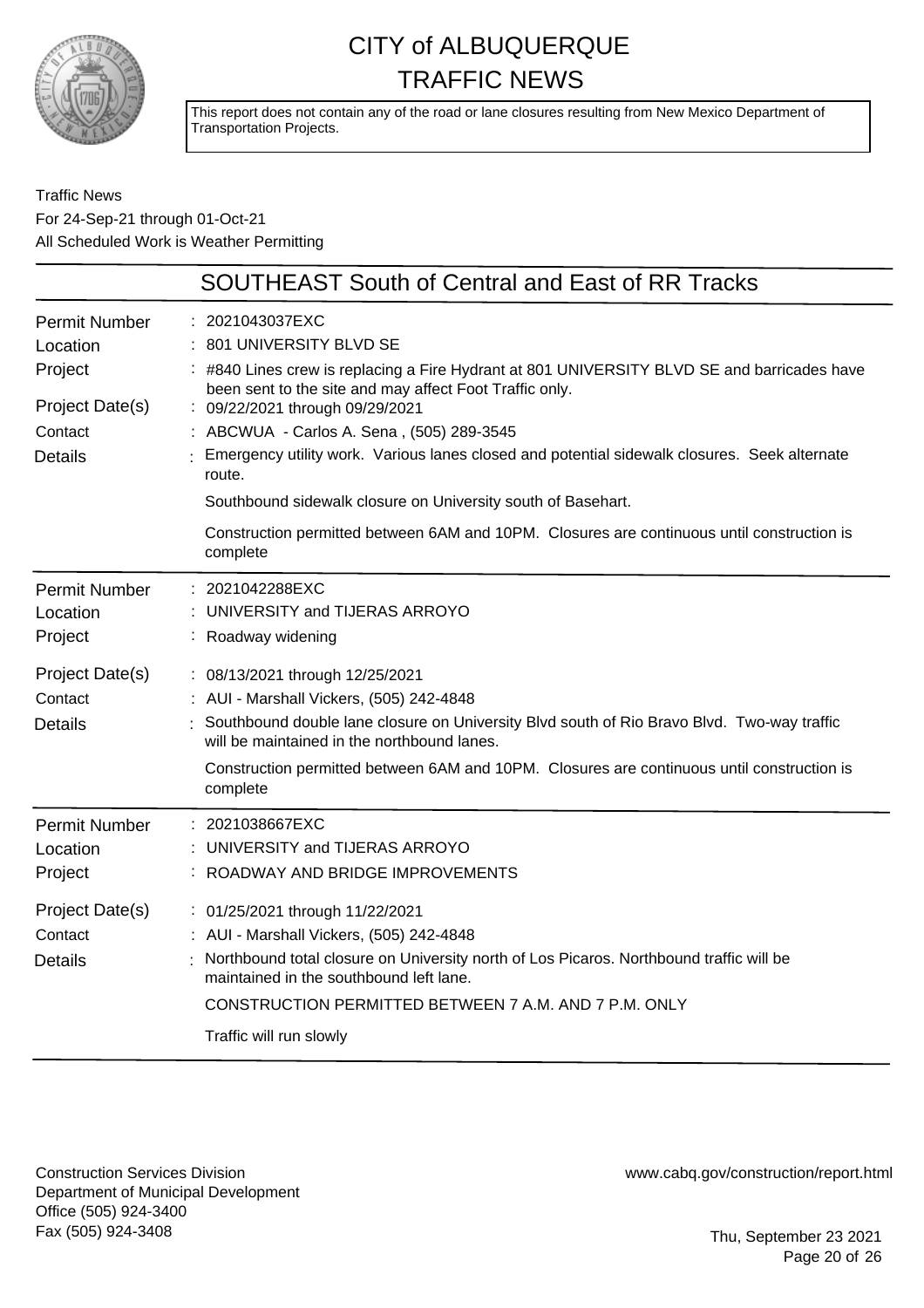

This report does not contain any of the road or lane closures resulting from New Mexico Department of Transportation Projects.

Traffic News For 24-Sep-21 through 01-Oct-21 All Scheduled Work is Weather Permitting

|                                              | <b>SOUTHEAST South of Central and East of RR Tracks</b>                                                                                                                                      |
|----------------------------------------------|----------------------------------------------------------------------------------------------------------------------------------------------------------------------------------------------|
| <b>Permit Number</b><br>Location<br>Project  | $: 2021043039 \text{EXC}$<br>: WYOMING From TRUMBULL To WYOMING<br>: Fiber Splicing.                                                                                                         |
| Project Date(s)<br>Contact<br><b>Details</b> | : 09/28/2021 through 09/30/2021<br>: ADB - Michael Duran, (636) 249-4830<br>: Northbound right lane and sidewalk closure on Wyoming at Trumbull.<br>LANE CLOSURE FROM 9 A.M. TO 4 P.M. ONLY. |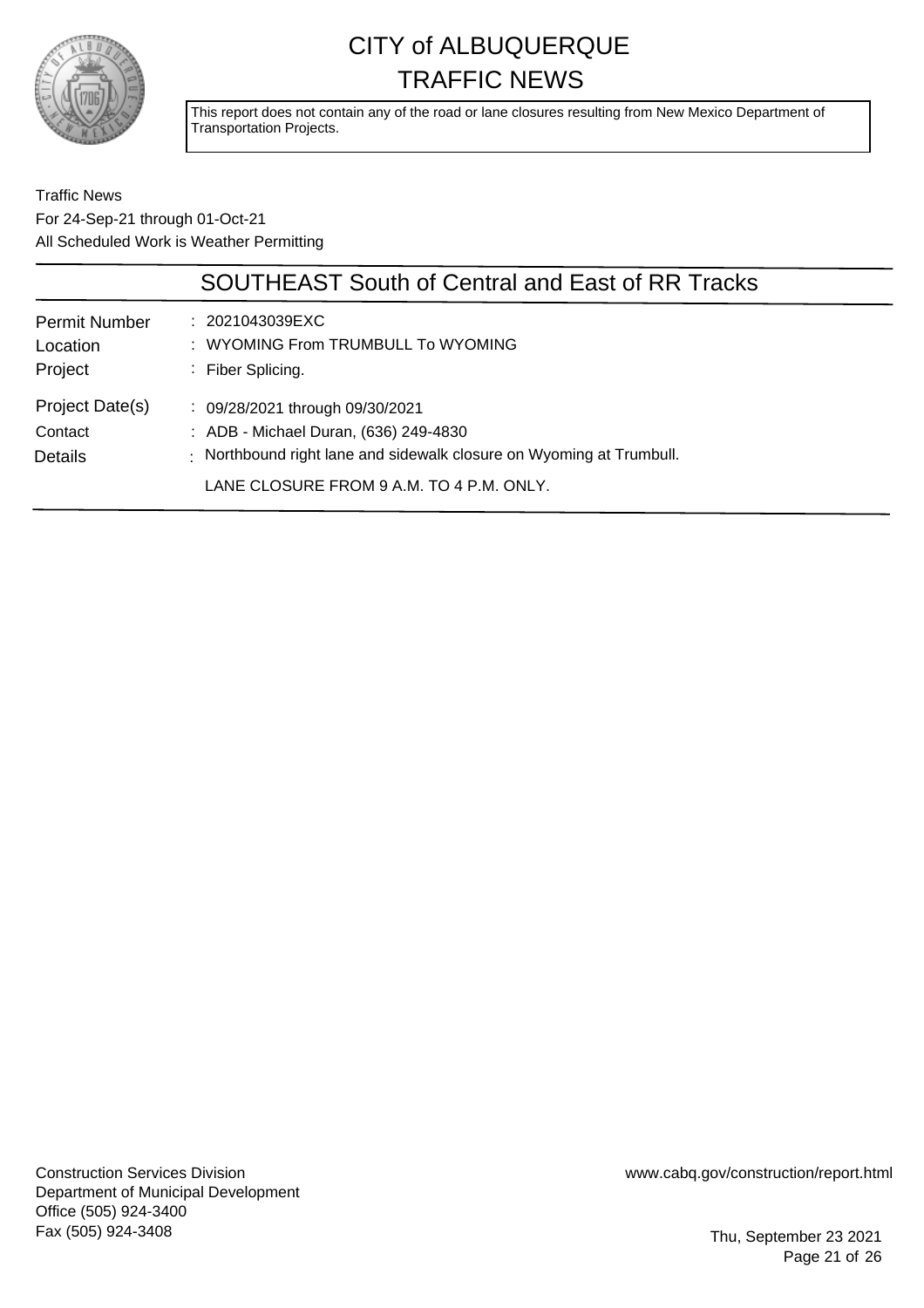

This report does not contain any of the road or lane closures resulting from New Mexico Department of Transportation Projects.

Traffic News For 24-Sep-21 through 01-Oct-21 All Scheduled Work is Weather Permitting

|                                              | <b>SOUTHWEST South of Central and West of RR Tracks</b>                                                                                                                                                                                                                                                                                                                                                                                                                      |
|----------------------------------------------|------------------------------------------------------------------------------------------------------------------------------------------------------------------------------------------------------------------------------------------------------------------------------------------------------------------------------------------------------------------------------------------------------------------------------------------------------------------------------|
| <b>Permit Number</b><br>Location<br>Project  | : 2021042538EXC<br>3RD From TIJERAS To MARQUETTE<br>: Auger Borings for Soil Sample.                                                                                                                                                                                                                                                                                                                                                                                         |
| Project Date(s)<br>Contact<br><b>Details</b> | : 09/22/2021 through 09/25/2021<br>TERRACON CONSULTANTS - Richard Valdez, (505) 797-4287<br>-Northbound and Southbound left turn lane closures on 3rd St. at its intersection of Marquette<br>and Tijeras.<br>-Southbound left lane closures on 3rd St. north and and south of Marquette and Tijeras<br>respectively.<br>LANE CLOSURE FROM 9 A.M. TO 4 P.M. ONLY.                                                                                                            |
| <b>Permit Number</b><br>Location<br>Project  | : 2021041833EXC<br>4TH From HAINES To CONSTITUTION<br>: Pedestrian access improvements to sidewalk/curb & gutter                                                                                                                                                                                                                                                                                                                                                             |
| Project Date(s)<br>Contact<br><b>Details</b> | : 07/26/2021 through 10/24/2021<br>: AUI - Kathryn Jordan, (505) 975-6632<br>Phase I: Total northbound closure of 4th St. between Constitution Ave and Haines Ave. NB<br>traffic will be detoured to 5th St.<br>Phase II: Total southbound closure of 4th St. between Haines Ave and Constitution Ave. SB<br>traffic will be detoured to 3rd St.<br>FOLLOW DETOUR.<br>Construction permitted between 6AM and 10PM. Closures are continuous until construction is<br>complete |
| <b>Permit Number</b><br>Location<br>Project  | 2021042379SU<br>5TH And GOLD<br>Painting the upper and lower stucco bands on the Exterior of the Parking Garage                                                                                                                                                                                                                                                                                                                                                              |
| Project Date(s)<br>Contact<br><b>Details</b> | : 09/13/2021 through 09/24/2021<br>BOB'S PAINTING - Chris Herman, (505) 823-2400                                                                                                                                                                                                                                                                                                                                                                                             |

Construction Services Division Department of Municipal Development Office (505) 924-3400 Fax (505) 924-3408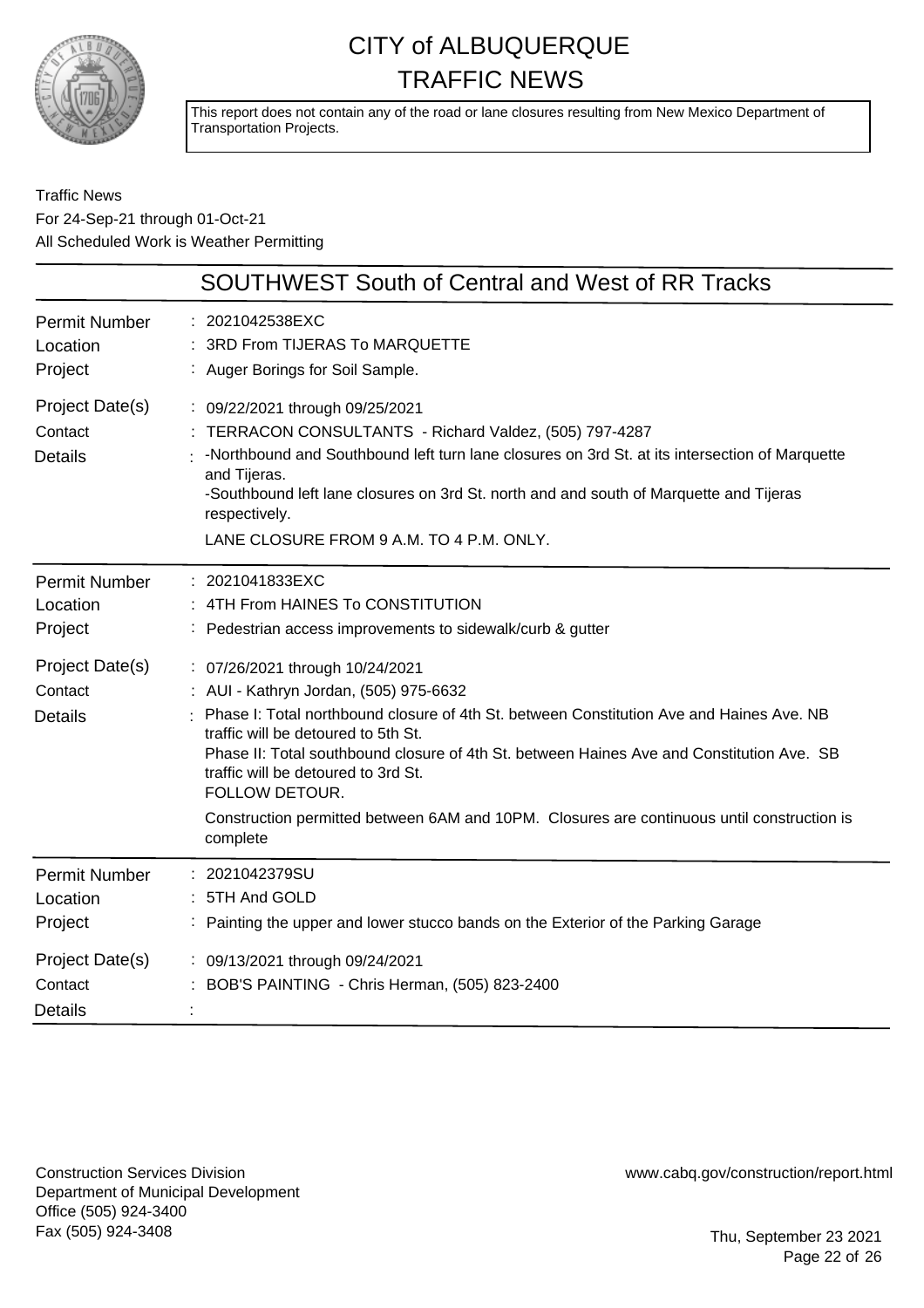

This report does not contain any of the road or lane closures resulting from New Mexico Department of Transportation Projects.

### Traffic News For 24-Sep-21 through 01-Oct-21 All Scheduled Work is Weather Permitting

|                                              | <b>SOUTHWEST South of Central and West of RR Tracks</b>                                                                                                                                                                                                                                                                                                                                                                                                                                                                                                                |
|----------------------------------------------|------------------------------------------------------------------------------------------------------------------------------------------------------------------------------------------------------------------------------------------------------------------------------------------------------------------------------------------------------------------------------------------------------------------------------------------------------------------------------------------------------------------------------------------------------------------------|
| <b>Permit Number</b><br>Location<br>Project  | : 2021042822EXC<br>: ATRISCO From BRIDGE To SALVADOR<br>: Bridge Blvd Improvements                                                                                                                                                                                                                                                                                                                                                                                                                                                                                     |
| Project Date(s)<br>Contact<br><b>Details</b> | : 09/27/2021 through 09/27/2021<br>: AUI- Corey Bond, (505) 966-6387<br><b>NIGHT WORK ONLY</b><br>Total closure of Atrisco Dr. north of Bridge Blvd.<br>LANE CLOSURE FROM 8 P.M. TO 6 A.M. ONLY                                                                                                                                                                                                                                                                                                                                                                        |
| <b>Permit Number</b><br>Location<br>Project  | : 2021042664EXC<br>: AVENIDA CESAR CHAVEZ From 4TH To 2ND<br>: Brige Repair - To remove and replace the bridge joints on Cesar Chavez over the RR tracks.                                                                                                                                                                                                                                                                                                                                                                                                              |
| Project Date(s)<br>Contact<br><b>Details</b> | : 09/07/2021 through 10/01/2021<br>: HASSE CONTRACTING - Travis Hasse, (505) 263-2558<br>East and Westbound right lane, bike lane and sidewalk closure on Bridge at Cesar Chavez<br>between 3rd St. and William St.<br>Eastbound and Westbound center lane closures on Brigde at Cesar Chavez between 3rd St.<br>and William St.<br>Construction permitted between 6AM and 10PM. Closures are continuous until construction is<br>complete                                                                                                                             |
| <b>Permit Number</b><br>Location<br>Project  | : 2021043031EXC<br>AVENIDA DOLORES HUERTA From BARELAS To ABQ RIVERSIDE DRAIN<br>: Mill and Pave. Various lane closures.                                                                                                                                                                                                                                                                                                                                                                                                                                               |
| Project Date(s)<br>Contact<br><b>Details</b> | : 09/27/2021 through 10/04/2021<br>: ALBUQUERQUE ASPHALT- Brian W Loughridge, (505) 991-5916<br>: Phase 1 - 9/27-9/29: Eastbound and Westbound left lanes, left turn lanes and center lane<br>closures on Avenida Dolores Huerta between La Vega and Barelas.<br>Phase 2 - 9/30-10/04: Eastbound and Westbound right lanes and right turn lane closures on<br>Avenida Dolores Huerta between La Vega and Barelas.<br>LANE CLOSURE FROM 8 P.M. TO 6 A.M. ONLY<br>Emergency utility work. Various lanes closed and potential sidewalk closures. Seek alternate<br>route. |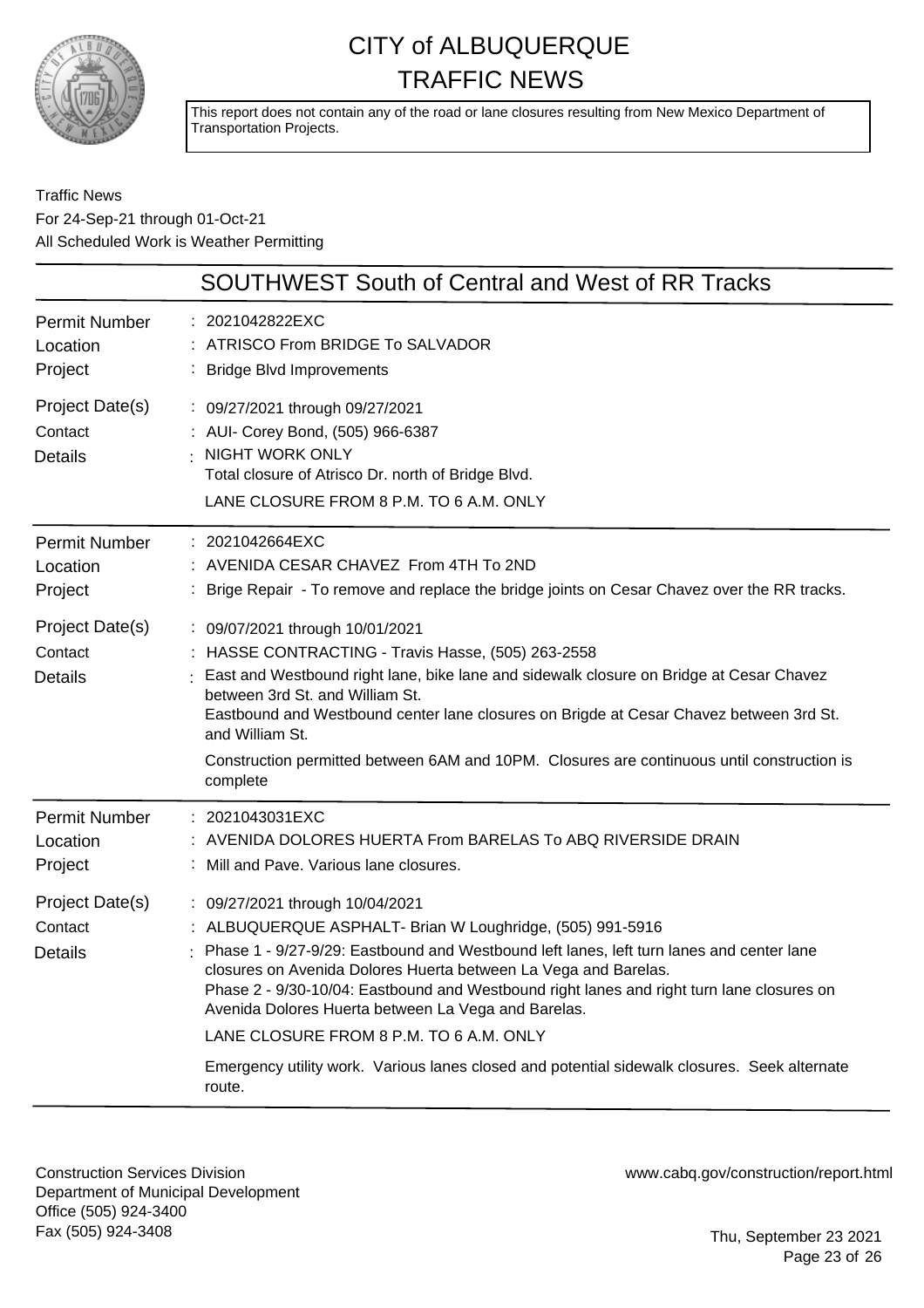

This report does not contain any of the road or lane closures resulting from New Mexico Department of Transportation Projects.

### Traffic News For 24-Sep-21 through 01-Oct-21 All Scheduled Work is Weather Permitting

|                                              | <b>SOUTHWEST South of Central and West of RR Tracks</b>                                                                                                                                                                                                                                  |
|----------------------------------------------|------------------------------------------------------------------------------------------------------------------------------------------------------------------------------------------------------------------------------------------------------------------------------------------|
| Permit Number<br>Location<br>Project         | : 2021042990EXC<br><b>BRIDGE From COORS To BRIDGE</b><br>Shoulder closure for offsite access. Work area is outside of driving lanes. Barricades are for<br>access/visibility.                                                                                                            |
| Project Date(s)                              | : 09/27/2021 through 10/22/2021                                                                                                                                                                                                                                                          |
| Contact                                      | : LEE LANDSCAPES - Aaron Scott, (505) 822-8722                                                                                                                                                                                                                                           |
| <b>Details</b>                               |                                                                                                                                                                                                                                                                                          |
| Permit Number<br>Location<br>Project         | : 2021042780EXC<br>CENTRAL From 53RD To 50TH<br>: Emergency Storm Cleanup and Repair                                                                                                                                                                                                     |
| Project Date(s)<br>Contact<br><b>Details</b> | : 09/07/2021 through 09/24/2021<br>: AUI - Kathryn Jordan, (505) 975-6632<br>Westbound right lane, bike lane, and sidewalk closure on Central Ave between 50th and 52nd<br>St.<br>Construction permitted between 6AM and 10PM. Closures are continuous until construction is<br>complete |
| <b>Permit Number</b><br>Location<br>Project  | : 2021042931EXC<br>10800 GIBSON BLVD DE and CHACO CANYON<br>: Install Speed Humps & Reflective Markers                                                                                                                                                                                   |
| Project Date(s)<br>Contact<br><b>Details</b> | : 09/27/2021 through 09/28/2021<br>: FRANKLINS- Jon Smith, (505) 377-4836<br>Construction permitted between 6AM and 10PM. Closures are continuous until construction is<br>complete<br>Follow detour                                                                                     |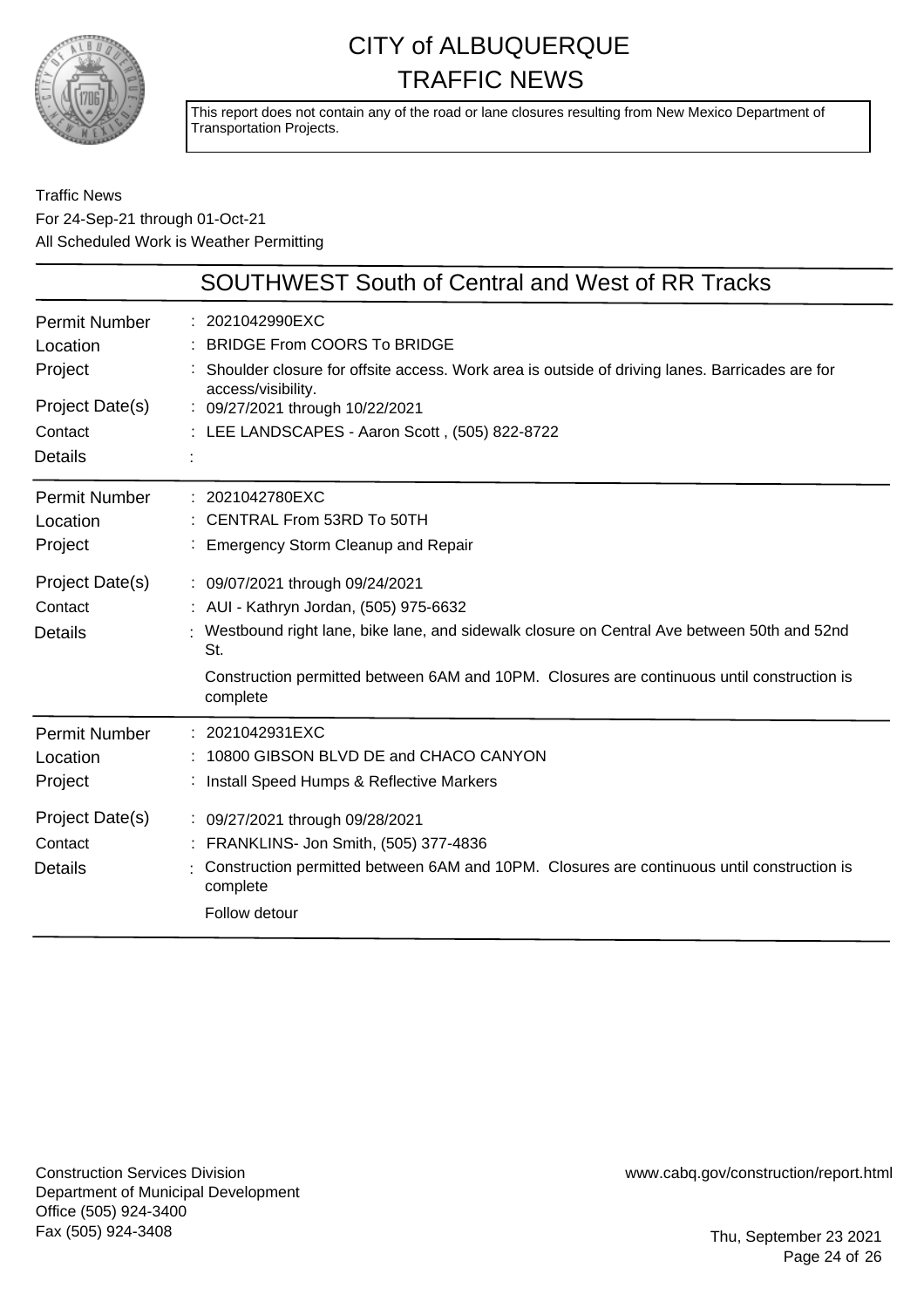

This report does not contain any of the road or lane closures resulting from New Mexico Department of Transportation Projects.

### Traffic News For 24-Sep-21 through 01-Oct-21 All Scheduled Work is Weather Permitting

|                                              | <b>SOUTHWEST South of Central and West of RR Tracks</b>                                                                                                                                                                                                                                                                                                                                 |
|----------------------------------------------|-----------------------------------------------------------------------------------------------------------------------------------------------------------------------------------------------------------------------------------------------------------------------------------------------------------------------------------------------------------------------------------------|
| <b>Permit Number</b>                         | : 2021042964EXC                                                                                                                                                                                                                                                                                                                                                                         |
| Location                                     | ARENAL From SECRET VALLEY To ARENAL                                                                                                                                                                                                                                                                                                                                                     |
| Project                                      | : Placing new fiber optic cable.                                                                                                                                                                                                                                                                                                                                                        |
| Project Date(s)<br>Contact<br><b>Details</b> | : 09/30/2021 through 10/08/2021<br>: KELLY CABLE - David Sanchez, (505) 239-7626<br>Westbound sidewalk closure on Arena east and west of Secret Valley.<br>Northbound and Southbound sidewalk closures on Secret Valley north of Arenal.<br>Closure will not be simultaneous.<br>Construction permitted between 6AM and 10PM. Closures are continuous until construction is<br>complete |
| <b>Permit Number</b>                         | : 2021039819EXC                                                                                                                                                                                                                                                                                                                                                                         |
| Location                                     | OLD COORS From BRIDGE To BRIDGE                                                                                                                                                                                                                                                                                                                                                         |
| Project                                      | <b>Bridge Blvd Imporovements</b>                                                                                                                                                                                                                                                                                                                                                        |
| Project Date(s)<br>Contact<br><b>Details</b> | : 04/05/2021 through 10/30/2021<br>: AUI- Corey Bond, (505) 966-6387<br>Construction permitted between 6AM and 10PM. Closures are continuous until construction is<br>complete<br>Various lane closures will be in place at the intersection of Bridge Blvd and Old Coors Rd. All-<br>way traffic will be maintained, but expect delays.                                                |
| <b>Permit Number</b>                         | : 2021042944EXC                                                                                                                                                                                                                                                                                                                                                                         |
| Location                                     | WOODWARD From 2ND To WOODWARD                                                                                                                                                                                                                                                                                                                                                           |
| Project                                      | : Install Service to 102 and Retire Existing 6in Line on 2nd St SW.                                                                                                                                                                                                                                                                                                                     |
| Project Date(s)                              | : 09/27/2021 through 09/30/2021                                                                                                                                                                                                                                                                                                                                                         |
| Contact                                      | DUB-L-EE - Joseph Montoya, (505) 918-0041                                                                                                                                                                                                                                                                                                                                               |
| <b>Details</b>                               | CONSTRUCTION PERMITTED BETWEEN 7 A.M. AND 7 P.M. ONLY                                                                                                                                                                                                                                                                                                                                   |